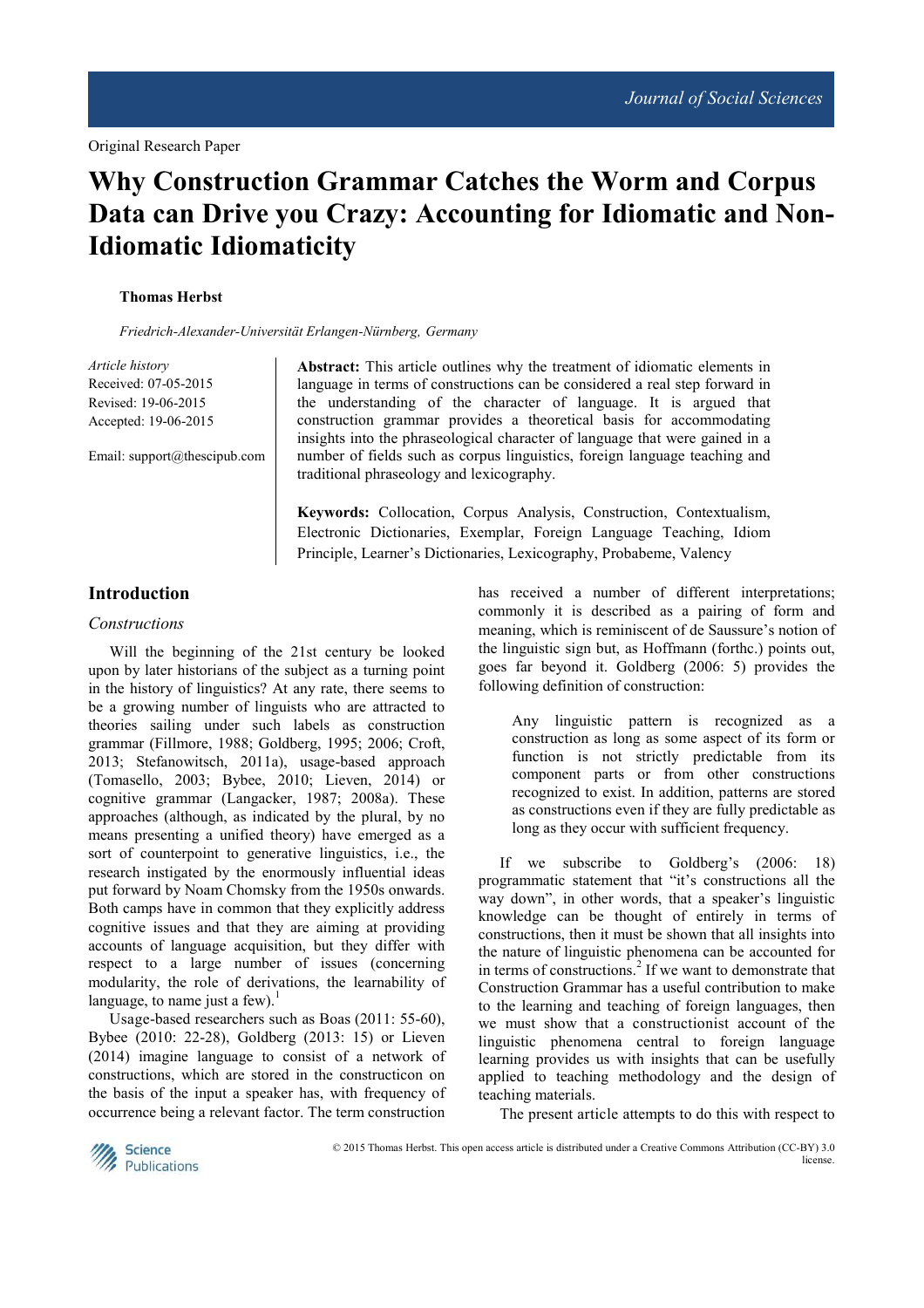the phenomena of collocation and valency in English, both of which cause problems to foreign learners and both of which have received considerable attention in monolingual learners' dictionaries, for instance.

# **Constructing idioms**

# *Idioms*

Idioms in the classical sense present a prototypical case of constructions. Traditional definitions of idioms usually employ criteria such as semantic opacity or restrictions on formal realizations<sup>3</sup> and Cruse (1986: 37) characterizes an idiom as "a lexical complex which is semantically simplex"<sup>4</sup>. Semantically, idioms are thus like words, which is why traditionally they are also subsumed under the category of lexemes (Lipka, 1992: 74). So what is to be gained by regarding them as constructions? As far as idioms which occur in only one formal realization – like *bone idle, betwixt and between*  or *put up with –* are concerned, the only advantage is to put them on a par with other constructions. As soon as we look at the well-known phenomenon of variation in idioms, however, the constructionist approach has additional explanatory power. In the exemplar-based theory advocated by Bybee (2010: 19) every new input will, however minimally, modify a speaker's knowledge of their language, which means that frequency has an effect on storage and memory representation. Bybee (2013: 61) argues:

If each token of experience has an effect on representation, then each occurrence of the construction maps on the exemplar cloud of the construction.

This leads her to describe the "Resultative construction with *drive*" in the following way:

| SUBJECT | [DRIVE] | $her$  | $wind$ |
|---------|---------|--------|--------|
| [501]   | [SEND]  | $you$  | $vou$  |
| [501]   | [MAKE]  | $them$ | $up$   |
| NP      | $http$  | $buty$ |        |
| ...     | ...     | ...    | ...    |

Bybee's (2013: 61) representation is intended to illustrate graphically that "items with higher token frequency within the construction serve as the central members of the categories that form for schematic slots within the construction". <sup>5</sup> Data from the *Corpus of* 

*Contemporary American English show that*  $\frac{dr}{dr} \forall \theta$  *=* all morphological forms) *me crazy* (464 instances) is significantly more frequent than *drive*∀ *him batty* (2 instances), for example: $6$ 

- (1) a It's driving me crazy. <COCA: 2009 NEWS>
	- b The lore is that their theories drove them mad … <COCA: 2002 SPOK>
	- c Yet at the same time it sent her up the wall … <COCA: 2003 FIC >

Bybee's representation is very plausible, but may have to be modified in detail. Firstly, making a rather pedantic point perhaps, a characterization of the construction in terms of it containing "an adjective or prepositional phrase synonymous with *crazy*" (Bybee, 2013: 60) raises the question of whether one would really consider *up the wall* as a synonym of *crazy* anywhere outside this construction or an intransitive resultative construction:<sup>7</sup>

- (2) a I literally went up the wall and carrying on, I mean, like sort of manic-depressive. <COCA: 1990 SPOK>
	- b And I've got to get there on time, too, or Elise will go up the wall. <BNC: JYC 2898>

The exemplar representation also entails that the "result" is a kind of 'negative state of emotion' so that you would not (in the near future, anyway) expect to find occurrences such as

(3) a My children's behaviour drives me very happy. b Her exam results drove her to great satisfaction.

This only applies to *drive*, however, less so to *send* and not at all to *make*:

- (4) If happiness means ambling through meadowland, alpine pastures and forest, then the 90 miles of footpaths here will send you ecstatic.  $\leq$ BNC: ED1 341>.
- (5) a I wake up to the clop-clop of horses' hooves on the cobbles in the morning. It makes me so happy. <BNC: J54 133-4>
	- b They go out to work and then come home and do the bloody housework. It makes me furious. <BNC: CH6 8836-7>
	- c Dad rarely lets me watch TV Because it makes him mad. <BNC: G22 556>

This raises the question of whether (5c) should be analysed as an instance of this construction or whether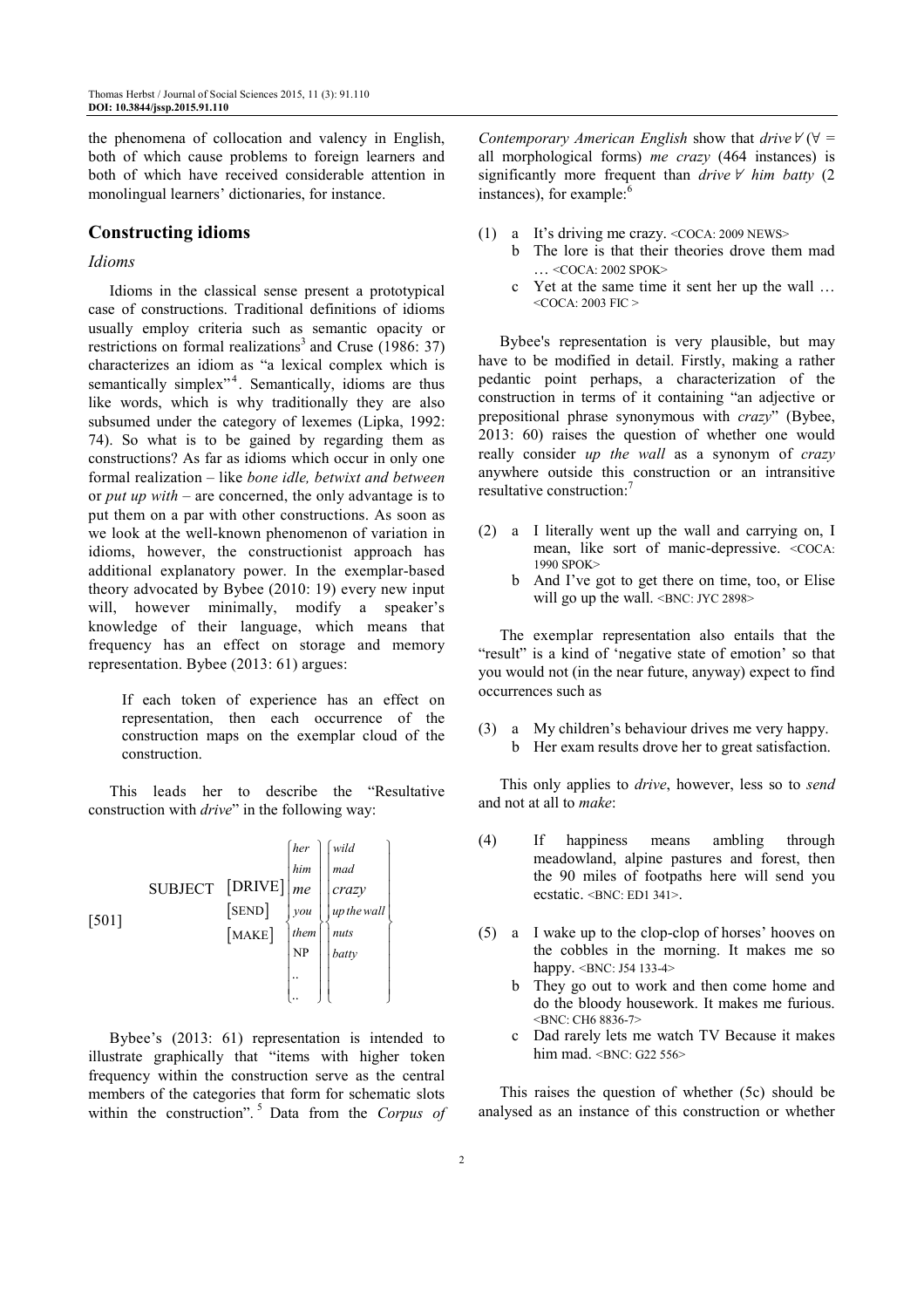one shouldn't rather argue that the meaning element of 'negative state of emotion' is entirely due to the adjective itself and that sentences with *make* can be seen as instances of the "general" resultative construction.<sup>8</sup>

Irrespective of detail, it has to be said that a treatment of idioms in terms of constructions (and exemplar representations) seems appropriate in many cases, the following may be cases in point:

- (6) a This government can't see the wood for the trees. <BNC: FRS 2218>
	- b Unfortunately, too many people can't see the forest for the trees. <COCA: 1994 NEWS>
	- c … you can't see the trees for the forest. <COCA: 2010 MAG>
	- d … it gets to the point where you can hardly see the plants for the flowers. <COCA: 1991 MAG>

In (6) *not see the wood for the trees* can be considered to be the central items of the construction, with *the* and *for the* being stable elements of the construction; similarly in (7) *a slip of the* is the fixed element with *tongue* and *pen* being central items of an exemplar representation:

- (7) a When Bush talked of a Crusade... it was not a slip of the tongue. It was a mindset. <COCA: 2001 NEWS>
	- b In all the excitement the Registrar, Mrs Molly Croll, suffered a slip of the pen. And the Princess Royal's husband-to-be was wrongly named as Timothy Anthony Hamilton Laurence. < BNC: CBF 9720-1>
	- c A slip of the lip, or of the computer keyboard, can wipe out an American nuclear advantage almost instantaneously. <COCA: 1999 MAG>

In cases such as (6c) and (7c) speakers are probably being deliberately and consciously creative – thus proving Goldberg's (2013: 26) point that speakers "are at once impressively creative and impressively repetitive". This kind of creativity also shows in the case of the *early bird*-construction, which can be described as follows.

 $[502]$ 

| $UU_{\alpha}$ |         |          |                       |
|---------------|---------|----------|-----------------------|
| The early     | catches | the worm | SEM: A person who     |
| bird          | gets    |          | does something early  |
|               |         |          | enough will           |
|               |         |          | accomplish something. |

- (8) a The early bird catches the voter. <BNC: K51 1683>
	- b The old saying is still valid: "The early bird catches the worm." The early photographer catches the best images. <COCA: 2010 ACAD>
- c The early bird goes to college. <COCA: 2010 ACAD>
- d We are pleased to offer an early bird festival saver ... < BNC: B3K 515>
- e Early bird minimum, \$6; regular bingo \$14, for six face cards ... < COCA: 2012 NEWS>

All of these uses contain the word *early* as well as the meaning of 'accomplishment'.<sup>9</sup> There are no examples of:

- (9) a The early bird might have to wait for a long time.
	- b The early bird catches the flu.

It is probably impossible to determine exactly which part of an idiomatic expression has actually to be expressed for the meaning to be maintained (as is illustrated, I hope, by the title of this article). It is perfectly in line with the basic assumptions of usagebased approaches and Bybee's (2010) model in particular to say that idiom retrievability may also depend on individual hearers, their linguistic and cultural experience. Thus the following subtitle from a magazine article:

(10) To tan or not to tan, that is the burning question. <BNC: G2V 2891>

may be easier to recognize as playing on a quotation from *Hamlet* than:

(11) Man delights not Diana – nor woman either.  $\le$ Lewis 5.1: 0:12>.<sup>10</sup>

## *Non-Idiomatic Idiomaticity: Sinclair*'*s Idiom Principle*

While it is certainly true that we "shall do better to think in terms of a *scale* of idiomaticity" (Cowie and Mackin, 1975: x), the full extent to which language use is driven by factors that lie outside the realm of traditional or generative rules of grammar has only become apparent through the advent of corpus linguistics. The analysis of immense amounts of language text has revealed the immense amount of recurrent items that occur in actual language use (Altenberg, 1998). These insights have been formulated by Sinclair (1991: 110) in terms of the distinction between the open-choice and the idiom principle: $11$ 

It is clear that words do not occur at random in a text and that the open-choice principle does not provide for substantial enough restraints on consecutive choices. …

The principle of idiom is that a language user has available to him or her a large number of semi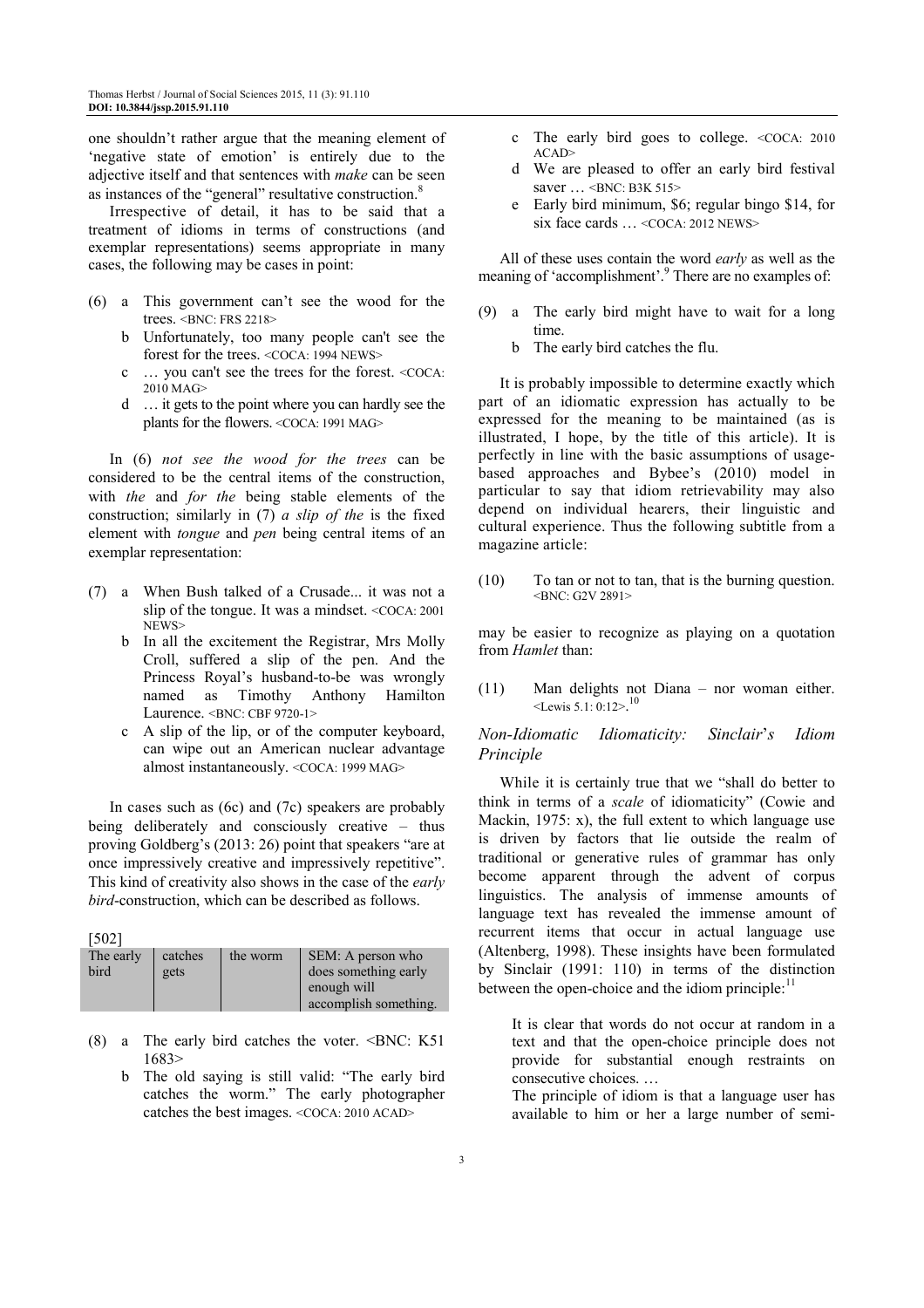preconstructed phrases that constitute single choices, even though they might appear to be analysable into segments.

It is obvious that Sinclair's "semi-preconstructed phrases" qualify as constructions if frequency of occurrence is taken as a criterion for construction status. Sinclair (2004b: 46), analyzing the "phrase" *on the of* comes to the conclusion that "… *on the brink of* and *on the verge of* are commonly used as complex prepositions introducing mainly dreadful things".<sup>12</sup>

Identifying *on the brink of* as a chunk can be justified on the basis of corpus evidence: in the BNC the majority of the uses (52%) of *brink* occur in the phrase *on the brink of* and a lower proportion  $(41\%)$  in COCA:<sup>13</sup>

| <b>BNC</b>  | hrink | brink of |
|-------------|-------|----------|
|             | 409   | 329      |
| the         | 374   | 309      |
| on the      | 240   | 214      |
| <b>COCA</b> | hrink | brink of |
|             | 2647  | 1817     |
| the         | 2356  | 1769     |
| on the      | 1283  | 1078     |

Nevertheless, there is considerable structural flexibility, which is not due to semantic differences alone as the following examples show:

(a) Both "metaphorical" and "literal" uses occur in the phrase *on the brink of*:

- (12) a In October–November 1962 the world seemed on the brink of nuclear war … <BNC: HY8 1567>
	- b By nightfall, the rain that had started that morning was still whirling across the little town in New Jersey that lay on the brink of the Atlantic Ocean. <COCA 203 FIC>

(b) Both "metaphorical" and "literal" uses of *brink* occur in other constructions:

- (13) a But would the United States go over the nuclear brink to save Britain, France, Germany or any other NATO member from a conventional attack?  $\langle$ BNC: ACS 1388>
	- b The sun was setting as she walked by the brink of the ocean. <BNC: GUM 4334>

(c) *Brink* in *on the brink of* behaves like a noun in occurring without article in newspaper headlines:

(14) UK on brink of revolution in telephone technology. <BNC: A3G 287>

Furthermore, although the great majority of corpus lines clearly support the view that (*on*) *the brink of* has a negative prosody, this is by no means always the case:

- (15) a Seven points from four games in March against sides in the top six — Morton, St Mirren, Kilmarnock and Dunfermline — have taken Raith to the very brink of the Premier Division. <BNC: K5J 3413>
	- b I can't help wondering if it's likely that a young man on the brink of a successful career and maybe planning marriage to another girl would … <BNC: HNJ 942>

To what extent we should attribute Sinclair's "mainly dreadful things" to *on the brink of* can be tested by the inferences speakers are likely to make about which division a team are in when they came across an utterance such as:

(16) They are on the brink of playing in League Two next season.

In the light of the evidence, a case is to be made out for an *on the brink of*-construction if – and presumably only if – frequency of occurrence is taken as a criterion because the uses of *brink* in other syntactic constructions do not play a different meaning from the one in *on the brink of*. Nevertheless, it can be considered a "prefabricated phrase" in Sinclair's sense, which is perfectly compatible with a Construction Grammar account. Describing the phenomena discussed above in terms of Construction Grammar is more appropriate than a classification as a "complex preposition" because it offers a better way of accounting for the variation to be found. The existence of such constructions can also be accounted for as the result of a grammaticalization process – similar to the developments which have led to a grammaticalized *going to*-construction, or further cases of (complex) prepositions or conjunctions (*in accordance with*, *considering*) and certain quantifier constructions (*a great deal of*). All of these units contribute to the idiomatic character as described by the idiom principle although they are non-idiomatic in the sense that there is no clear element of semantic unpredictability involved.

# **Constructing valency**

#### *Valency and constructions*

Although verb valency is mostly seen as a grammatical phenomenon and not one that falls under the scope of idiomaticity, from the point of view of the foreign learner at least, there is a similar element of unpredictability: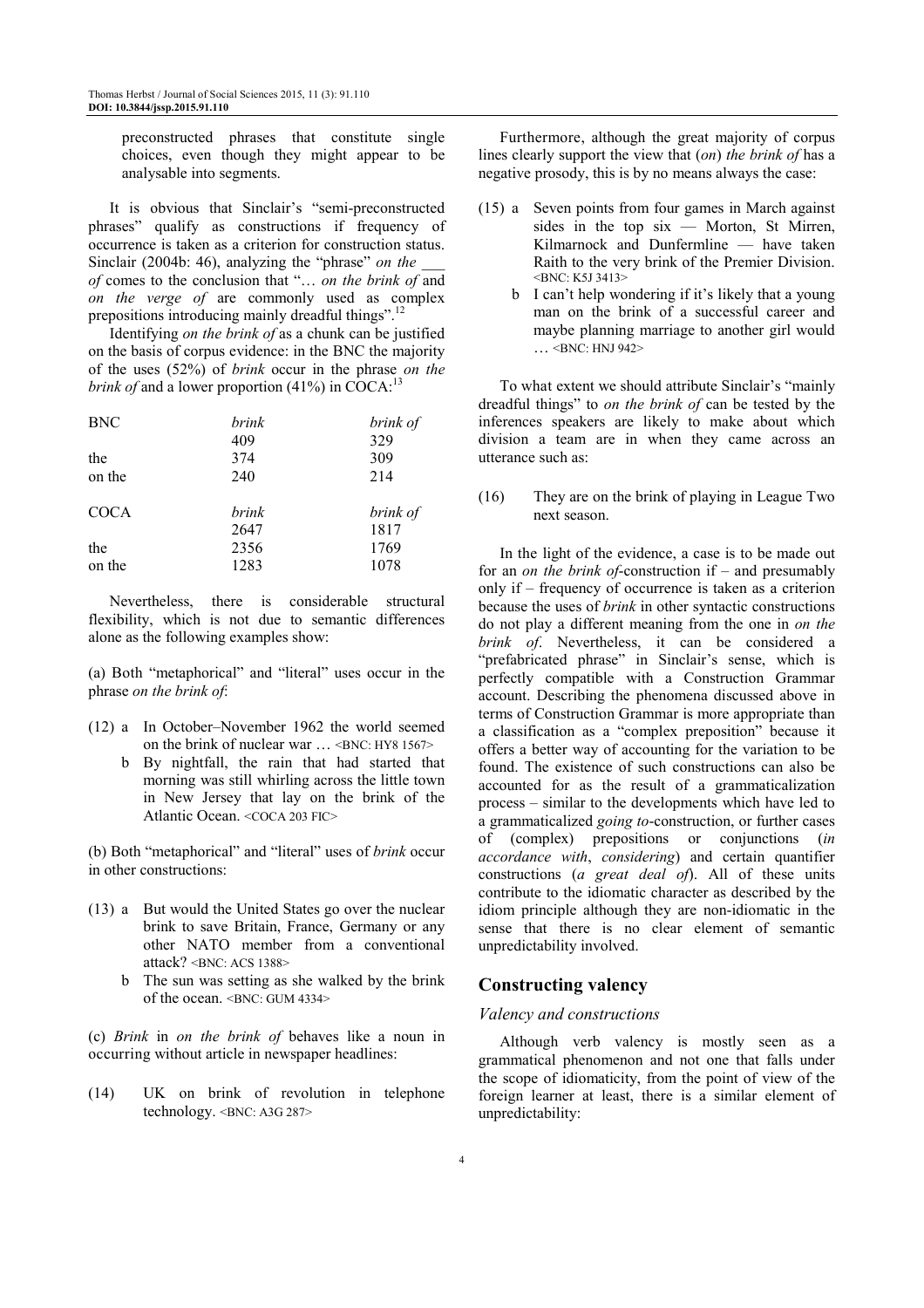- (17) a But I fail to understand your interest in all this. <BNC: HWP 2423>
	- b … we won't succeed in predicting new phenomena ... <BNC: A0T 1071>

In syntactic theory, valency theory is generally associated with projectionist accounts in that the valency of the verb is seen as determining the structure of the clause both with respect to the number and type of the complements it requires, which is why in the stemmata of Tesnière's (1959) dependency grammar it takes the highest position in the hierarchy. The perspective of valency approaches is to describe the valency of particular lexical units (Cruse, 1986: 24, 49). Valency dictionaries such as the pioneering *Wörterbuch zur Valenz und Distribution deutscher Verben* by Helbig and Schenkel (<sup>2</sup>1973), *VALBU* (Schumacher, 2004) and the *Valency Dictionary of English* (Herbst *et al*., 2004) accordingly provide complement inventories of the respective valency carriers. However, they also relate these complements to syntactic patterns<sup>14</sup>. What one has to bear in mind is that the categories employed by traditional valency grammar (such as complement inventories) are abstractions over instances of language use, which is why a description of these phenomena seems perfectly compatible with a construction grammar approach. Indeed, the emergence of constructionist theories, in particular Adele Goldberg's theory of argument structure constructions, has given rise to different attempts of combining the two approaches (Welke, 2011; Engelberg *et al*., 2011; Stefanowitsch, 2011b, Faulhaber, 2011ab; Herbst, 2011b; 2014a; 2014b). In fact, there can be no doubt that valency relations can be captured in terms of constructions; in fact they could almost be seen as representing a prototype of item-based constructions as defined by MacWhinney (2005: 53): <sup>15</sup>

Item-based constructions open up slots for arguments that may occur in specific positions or that must receive specific morphological markings.

I use the term valency construction<sup>16</sup> to refer to itembased constructions at a very low level of abstraction such as the following (see Herbst, 2014a: 181-187):

[503] [SCU: NP "GIVER"]\_\_giveact\_\_[PCU1: NP "GIVEE"]\_\_[PCU2: NP "ITEM GIVEN"]

- (18) If you wish, Lewis, I will give you the names and addresses of the three of them there that open all day. <BNC: HWM 867>
- [504] **[SCU:** NP 'CAUSER'] put<sub>act</sub> **[PCU1:** NP 'AFFECTED'] [PCU2: PartP 'LOCATION: GOAL']

(19) a She put the book on the table. <BNC: JYE 337> b This puts you in a strong position to counterattack. <BNC: A0M 697>

Of course, these item-specific valency constructions can be related to the more general argument structure constructions of the Goldberg (2006) type. Such constructions have the obvious advantage of offering a convincing account of linguistic creativity (of the *Pat sneezed the foam off the cappuccino*-type). Assuming a level of item-based valency constructions seems necessary, too, however: As has been argued elsewhere (Faulhaber, 2011ab; Haugen, 2012; Herbst, 2011b), it does not seem possible to reliably predict a verb's behaviour on the basis of generalized argument structure constructions. This is why I have proposed that the principles Goldberg's (2006) model draws upon to account for the relationship between individual verbs and argument structure constructions they occur in  $-$  the Semantic Coherence Principle and the Correspondence Principle – should be supplemented by a Valency Realization Principle which is based on the concept of valency constructions (Herbst, 2014ab).

# *Aspects of Meaning*

Our experience in the compilation of the *Valency Dictionary of English* (VDE) was that the degree of generalization possible with respect to a semantic characterization of the valency slots differed enormously between verbs. In a usage-based model, making use of a general label in one case and rather specific lexical representations in the other need not be considered an inconsistency (as it might be by reviewers of a dictionary), but rather it will be seen as a possible reflection of different degrees of abstraction arrived at by speakers of the language (knowledge about which will be subject to a certain amount of intuition as long as we have no reliable ways of testing such things). Thus – as in the case of Bybee's characterization of the "Resultative construction with *drive*" discussed above – the specification of valency constructions contains semantic descriptions of varying degrees of specificity, as in the following example (modelled on the basis of the VDE):

- [505] [SCU: NP 'AGENT']\_\_catchact\_\_[PCU: NP train/bus/flight/plane/etc.]
- (20) a I was in a hurry to catch the tube  $\ldots$  <BNC:  $HWM$  5>
	- b ... he'd walked back to Didcot Parkway Station at about five o'clock and caught the next train back to Oxford ... < BNC: HWM 864>
	- c … he would originally have intended to catch the 11.30 from Paddington, arriving Oxford at 12.30. <BNC: HWM 525>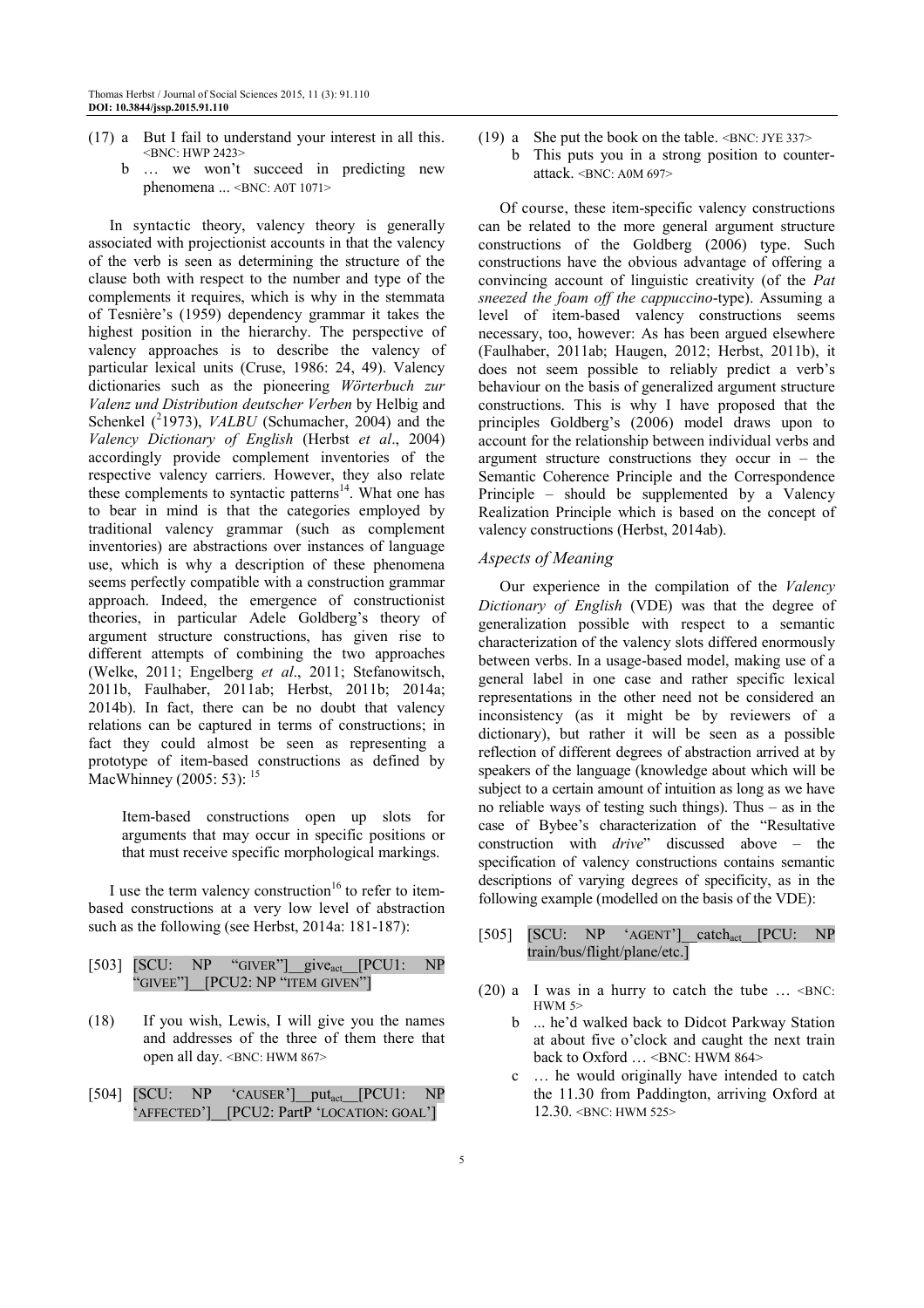A representation of the corresponding valency construction of *catch* in terms of [505] covers the different lexical strengths based on the token frequencies of the different nouns that can occur in the PCU-slot:<sup>1</sup> An analysis of all occurrences of *catch* in the BNC using the dependency-based parser Treebank.info (Uhrig and Proisl, 2011) produces the following list of nouns occurring in the position of direct object (the PCU-slot of the construction):<sup>18</sup>

|     |             | absolute frequency | log-likelihood |
|-----|-------------|--------------------|----------------|
| 1.  | glimpse     | 284                | 5029.1201      |
| 2.  | sight       | 351                | 4545.4544      |
| 3.  | eye         | 485                | 4450.7239      |
| 4.  | breath      | 186                | 2242.1227      |
| 5.  | fire        | 184                | 1676.2246      |
| 6.  | train       | 166                | 1674.2999      |
| 7.  | bus         | 122                | 1219.8849      |
| 8.  | hold        | 99                 | 1211.3911      |
| 9.  | fish        | 128                | 1117.2389      |
| 10. | attention   | 121                | 959.5919       |
| 11. | imagination | 47                 | 466.2234       |
| 12. | plane       | 46                 | 382.8072       |
| 13. | flight      | 47                 | 356.4835       |
| 14. | cold        | 30                 | 334.5916       |
| 15. | unaware     | 17                 | 313.2204       |
| 16. | sun         | 44                 | 308.5382       |
| 17. | ball        | 45                 | 292.9265       |
| 18. | wrist       | 28                 | 286.4254       |
| 19. | prey        | 28                 | 280.3183       |
| 20. | whiff       | 19                 | 278.7109       |

If valency constructions are defined as item-based low level constructions, then [501] – the "Resultative construction with *drive*" in Bybee's (2013) terminology – can be seen as an example of a valency construction. Goldberg (1995: 79) argues "there is a special sense of *drive* which only occurs in the resultative construction", which "constrains the result-goal argument to mean 'crazy'". The latter part of this statement is not entirely justified: it is certainly true that the uses of *drive* in (21) can be analysed in terms of a 'drive a car' sense, which must be distinguished from the 'resultative' sense of *drive sb crazy* and can also be found in other constructions:<sup>19</sup>

- (21) a So Lewis drove down to the bottom of South Parks Road ... < BNC: HWM 1209>
	- b An hour later, as he drove the pair of them down to Oxford, Lewis felt strangely content.  $\langle$ BNC: HWM 520 $>$

However, the 'resultative' sense of *drive* does not always coincide with the argument meaning 'crazy', as shown by (22a-e) and (22f) might be analysed as representing this sense in the Caused Motion Construction: 20

- (22) a Why? that is what I asked myself. Or rather that is not, in the first instance, what I asked myself, because I was driven to the view incorrectly — that there could be no link between the two crimes. <BNC: HWM: 3083-4)
	- b His constant invasion of her privacy was driving her to distraction. <BNC: H9V 979>
	- c The thought drove him to despair and drink. <BNC: B1X 2315>
	- d Emotions drive the horse into behaviour which will increase its chances of survival. <BNC: ADF 526>
	- e Life had become completely incoherent, driving him deeper into, not away from, his despair ... <COCA: 1996 FIC>
	- f Mr Parsons drove a flock of sheep into the house … <BNC: AB4 73>

It thus seems that the meaning of [501] cannot be attributed to a special sense of *drive* alone, at least not without violating one of the guiding principles of Goldberg's approach, namely that of avoiding implausible verb senses (Goldberg, 1995: 9). This means that interaction of the meanings of the construction and the words occurring in an expression is much more complex than most models envisage – and that corpus data can **drive** you **crazy**!

Or **make** you **sick**: as soon as one considers the fact that, as pointed out above, there is no real case to be made out for including *make* in this particular construction at all since

(23) It was a mind-boggling task. It was making her crazy. <BNC: H97 1891>

seems to be a perfectly straightforward case of a use of *make* and *crazy* in the resultative construction. Interestingly, a Treebank.info-based search of the BNC produces only 4 instances of *crazy* and a wide range of further adjectives. In order to increase the comparability of the data, a search with only personal pronoun objects was carried out: for *drive,* this produces a relatively restricted number of adjectives, for *make* more than 900.<sup>21</sup> The following table shows the frequency for 28 adjectives in the resultative construction with a personal pronoun object and *drive*  (9 altogether) and *make* (top 20) in the BNC (based on a treebank.info search) and in COCA: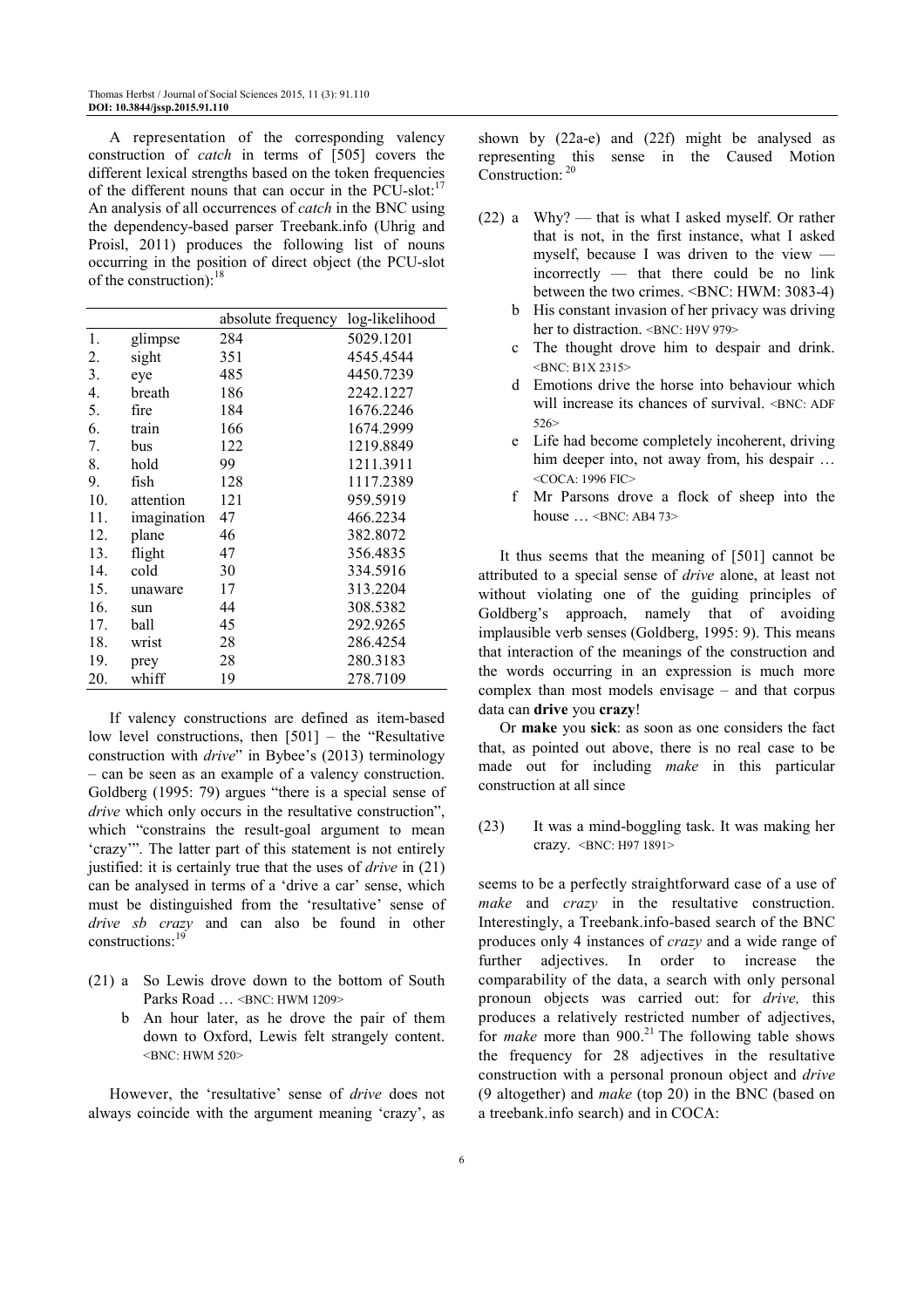| Thomas Herbst / Journal of Social Sciences 2015, 11 (3): 91.110 |  |
|-----------------------------------------------------------------|--|
| DOI: 10.3844/jssp.2015.91.110                                   |  |

|               | drive $\forall$ |             | make $\forall$ |             |
|---------------|-----------------|-------------|----------------|-------------|
| me you her    | <b>BNC</b>      | <b>COCA</b> | <b>BNC</b>     | <b>COCA</b> |
| him them us   | pmw             | pmw         | pmw            | pmw         |
| happy         |                 |             | 1.53           | 3.39        |
| sick          |                 |             | 1.26           | 2.03        |
| aware         |                 |             | 1.16           | 0.78        |
| angry         |                 |             | 1.13           | 1.18        |
| nervous       |                 |             | 0.70           | 1.59        |
| vulnerable    |                 |             | 0.61           | 0.38        |
| uneasy        |                 |             | 0.46           | 0.42        |
| mad           | 0.65            | 0.24        | 0.38           | 1.05        |
| comfortable   |                 |             | 0.36           | 0.37        |
| different     |                 |             | 0.35           | 0.40        |
| unhappy       |                 |             | 0.34           | 0.23        |
| attractive    |                 |             | 0.33           | 0.11        |
| popular       |                 |             | 0.31           | 0.16        |
| suitable      |                 |             | 0.30           | 0.07        |
| likely        |                 |             | 0.28           | 0.03        |
| uncomfortable |                 |             | 0.27           | 1.08        |
| responsible   |                 |             | 0.27           | 0.13        |
| sad           |                 |             | 0.26           | 0.89        |
| difficult     |                 |             | 0.26           | 0.17        |
| suspicious    |                 |             | 0.25           | 0.2         |
| crazy         | 0.34            | 2.09        | 0.03           | 0.58        |
| insane        | 0.13            | 0.16        |                | 0.03        |
| wild          | 0.03            | 0.11        | 0.02           | 0.03        |
| daft          | 0.02            |             |                |             |
| bonkers       | 0.01            | 0.02        |                |             |
| crackers      | 0.1             |             |                |             |
| quackers      | 0.1             |             |                |             |
| furious       | 0.1             |             | 0.09           | 0.16        |

The much more general meaning of *make* in comparison to *drive* accounts for a great number of the differences to be observed. What needs to be explained, however, is why – despite the fact that both *make* and *drive* can be used in the resultative construction with some adjectives expressing states of emotion such as *mad* and *crazy* – there are practically no instances of *drive* with semantically similar adjectives such as *angry, nervous* and especially *furious*:

- (25) a People like you make me mad! <BNC: JY5 1631> b You drive me mad. <BNC: CA3 2556>
- (26) a Quite simply, it makes me furious. <BNC: G1A 621>
	- b ? It drives me furious.

# *Meaning as an emergent property*

The above discussion raises the question of verb meaning and how speakers arrive at the meanings of verbs. If we consider grammar to be emergent, then surely meaning is as well. This is perfectly in line with Ambridge and Lieven's (2011: 101) view that the

"meaning of the word continues to be refined through childhood and – for most words – presumably into adulthood."<sup>22</sup> Let us speculate about the verb *meet* for a minute: The overwhelming number of corpus examples are of the *Person A meets person B* type:

- (27) a But he is coming to meet me. <BNC: HWM 1194>
	- b I'm meeting Lucy off the train later on anyway … <BNC: HWM 1322>
	- c One night in Chipping Norton I met a married woman and fell deeply in love with her. <BNC: HWM 1376>

It is more than reasonable to assume that language learners will encounter this prototypical use first and form a hypothesis about the meaning of *meet* on that basis. In fact, evidence from the CHILDES-database (MacWhinney, 2000) shows this relatively clearly: of 118 occurrences of *meet*∀, the majority corresponds to the prototype identified<sup>23</sup>, but – interestingly – there are also several examples in which *meet* is used with respect to animals, toys etc.:

- (28) a Pat 's off on his delivery round meeting lots of friends along the way <CHILDES: Thomas t2 08 10>
	- b the breakdown truck 's met the postvan <CHILDES: Thomas t3 07 04>
	- c … we were reading the tale of Tom Kitten and they meet the family of puddle ducks <CHILDES: Thomas t3 00 02>

There are quite a few examples that are different in character, however. Example (29) differs from the previous ones in that the verb is used monovalently and thus requires a plural subject, but one would hardly argue that it represents a different sense:

(29) We have met before. <BNC: HWM 2055>

This is different in the case of the following examples, which are not covered by the *Person A meets Person B* pattern:

- (30) a Did someone meet the train, Inspector?  $\leq BNC$ : HWM 2258>
	- b Carriages met every train in order to bring the visitors to the mansion ... <BNC: B7C 1965>
	- c Then her sad eyes met Morse's … <BNC: HWM 1549>

In terms of the exemplar model outlined above, it can be assumed that every new use that a speaker (or foreign language learner) encounters widens their concept of the meaning of the verb *meet*. Examples not corresponding to the prototype may not even have to occur frequently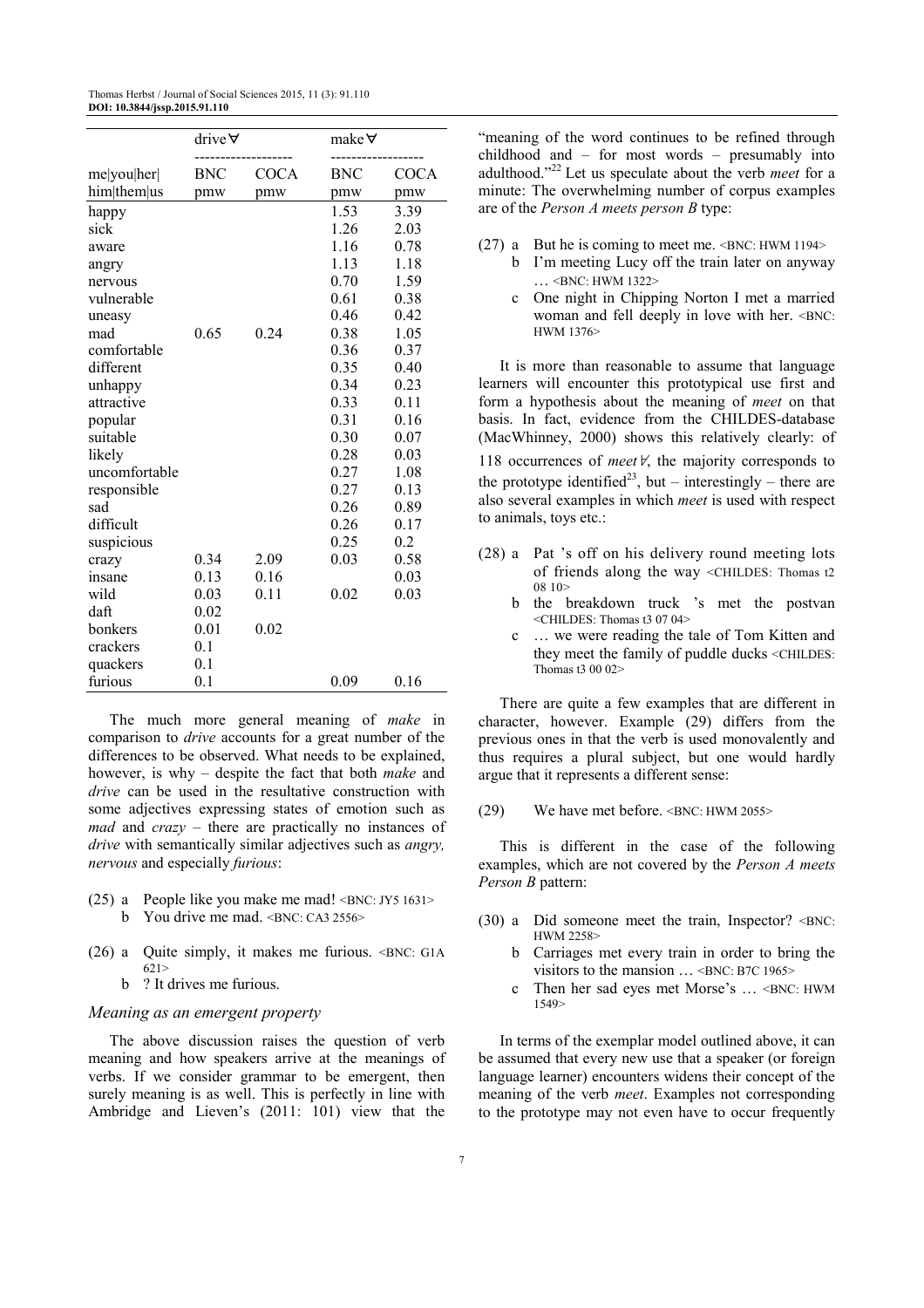because by differing from the prototype they are particularly salient. Nevertheless, all the uses of *meet*  mentioned above can be subsumed under a general semantic label such as 'coming together'.

However, a treebank analysis (Uhrig and Proisl, 2011) of all nouns and pronouns occurring as direct objects in the BNC reveals that the top three noun collocates do not denote people at all – *need* (1287 hits), *requirement* (587) and *demand*  $(520) - him$ , however, has 976 hits.<sup>24</sup>

- (31) a North and South Planners in Sweden and India think their countries can meet their energy needs, cut emissions of greenhouse gases and get richer by the end of the century <BNC: ANX 33>
	- b The current engine meets all emissions requirements … <BNC: A6X 60>
	- c If they don't meet the deadline, the implications for the environment and the economy could be devastating. <COCA: 2005 SPOK>

Such uses can be analysed as representing a separate sense of *meet* if the lexical items filling the PCU-slot of the corresponding valency construction are taken into account. This results in a valency construction such  $as<sup>25</sup>$ :

[506] [SCU: NP 'SUBJECT']\_\_meetact\_\_[PCU: NP need/requirement/demand/etc. | SEM: fulfill]

This type of constructivist representation corresponds to the description provided in the *Valency Dictionary of English* (Herbst *et al*., 2004), where the specification of the corresponding formal valency pattern is accompanied by a semantic description of the following kind:

Someone or something that meets a demand, certain expectations or requirements fulfils them.

## **Constructing collocations**

Provided a description valency constructions in a way similar to the one proposed in [506], i.e. in terms of a lexical characterization of certain slots is adequate, then this raises the question of where to draw the line between valency and collocation. Traditionally, the distinction is based on two different types of cooccurrence relations: In the one case, valency, we are dealing with the co-occurrence of lexical units with grammatical units, in the other, collocation, with the cooccurrence of several lexical units. Constructions such as [506] are blurring this distinction, which is very much in line with the basic assumption of a lexicogrammatical continuum central to constructionist approaches but also to the work of Sinclair (2004a: 164-165), for example.

It is worth noting that the term collocation has received the same kind of reinterpretation as the term construction. As with the original view of constructions

(Goldberg, 1995), there is a view of collocational research that focuses on the aspect of unpredictability, a position which can be associated with foreign language linguists and lexicographers such as Cowie (1994) or Hausmann (1984; 2007), Lea (2007) or also Gilquin (2007). The frequency aspect, on the other hand, features prominently in the use of the term collocation in corpus linguistics, notably by Sinclair (1991). Both types can be accounted for in terms of constructions. Bybee (2010: 28) refers to the latter type and Firth's (1957: 196) example of *dark night* as "conventionalized instances or exemplars of constructions that are … known to speakers as expressions they have experienced before."<sup>26</sup>

The question of unpredictability is linked with that of representation of valency constructions. From a foreign learner's point of view, there can be no doubt that the following examples are unpredictable and it is from this point of view that Hausmann's (1985) distinction between a semantically autonomous base (*Basis*) and a semantically "empty" collocate (*Kollokator*) seems justified:

- (32) a English *catch a/the/etc. train* vs. German *einen/den/etc. Zug erwischen*
	- b English *attend to a/the/etc. problem* vs. German *sich eines/des/etc. Problems annehmen*
	- c English *award a prize* vs. German *einen Preis verleihen*
	- d English *meet a deadline* vs. German *eine Frist/einen Termin einhalten*  etc.

If we take valency constructions such as [505] and [506] to be part of a native speaker's knowledge of their language, then possible collocates are already part of that description. This would not be the case in the same way if the valency description were to be stated in terms of a generalization such as [507] (for *catch*):

#### [507] [SCU: NP 'AGENT'] catch<sub>act</sub> [PCU: NP 'MEANS OF PUBLIC TRANSPORT']

Whether this needs to be taken as an argument in favour of a description of valency complement slots in terms of (highly frequent) lexical elements or in terms of generalizations, is difficult to say. Generalizations, as was pointed out above, may play an important role with respect to creativity since it would be naïve to expect speakers only to use verb-noun combinations they have come across before.

Thus, there is a case to be made for generalized characterizations of verbal valency slots from the point of view of using the verb and a case in terms of an exemplar representation from the point of view of the PCU-element of the construction (the direct object of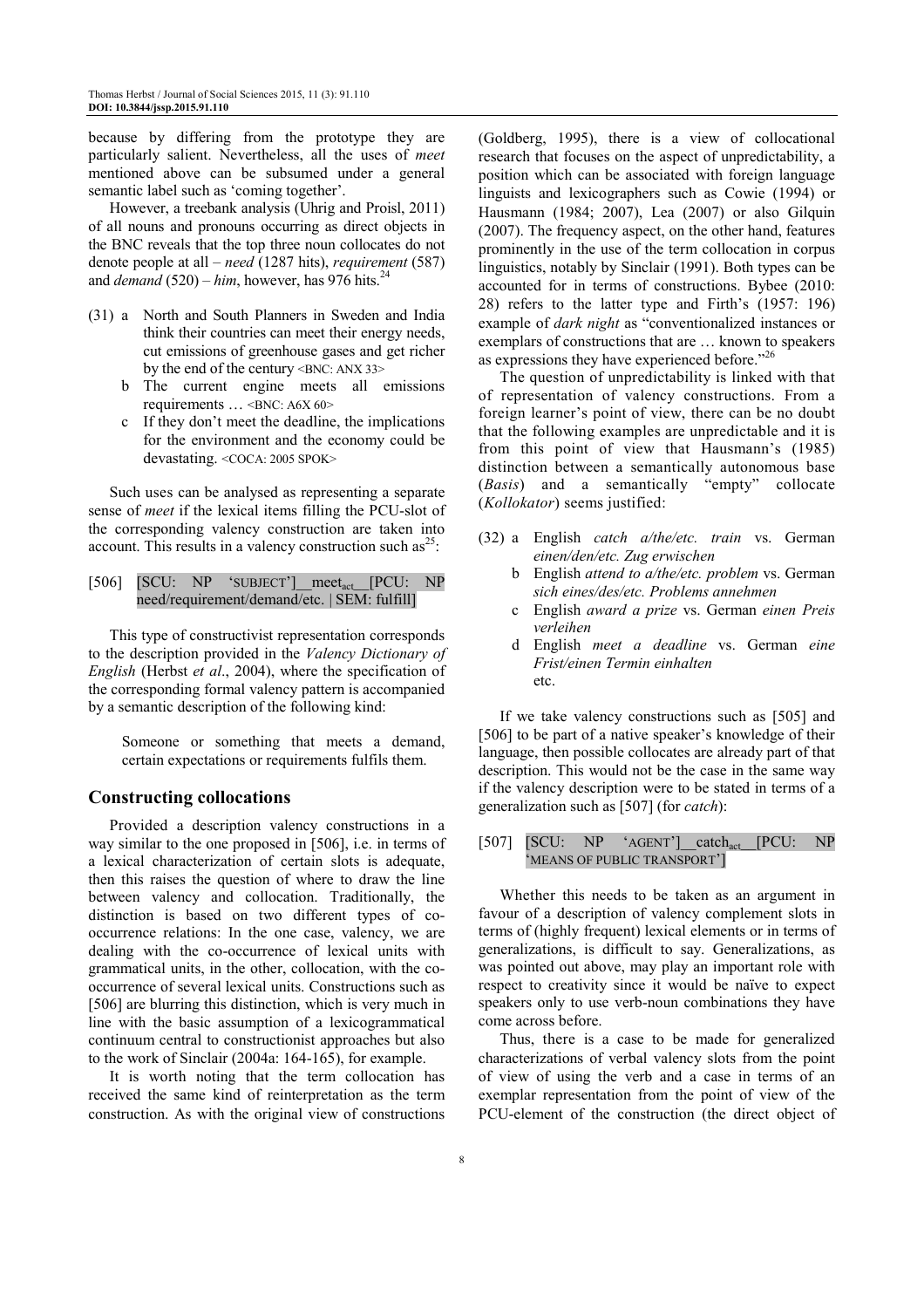*catch* or *meet*). For a usage-based approach this does not present a problem, however.:<sup>27</sup>

Once a generalization is formed or the generalization is made, the speaker does not necessarily have to throw away the examples upon which the generalization is based. If linguistic memory is like memory for experience in other domains, it is unlikely that specific instances are completely discarded once a generalization is made … . (Bybee, 2010: 15)

Obviously, that if we assume that children "acquire the lexicon through and in the constructions in which they occur" (Behrens, 2011: 382; my translation)<sup>28</sup>, then this involves storage of valency constructions as well as collocations.

# **Non-Idiomatic Idiomaticity – "Normal Ways of Saying Things"**

The research tools currently available have put linguists in a position to study relations between the words and other words and the syntactic constructions of a language on an unprecedented scale. One aspect of idiomatic language use is much more difficult to capture, however and that is how particular meanings are expressed in particular languages and whether it is actually the same meanings that are expressed in different languages.

Imagine a situation in which the father of the family is busy working in his study and suddenly the doorbell rings. How likely is he to say to his son or daughter:

(33) a Can you go on/at/by the door, please? b Kannst du bitte die Tür beantworten?

Both sentences come close enough to being incomprehensible to provide a complacent teenager with an excuse for refusing the request. However, it is difficult to see the reasons for this in the light of the following parallels between the uses of these verbs in both languages:

- (34) a She was **on the phone** and he stood silently, filling the doorway, raising an eyebrow at her. <BNC: AB9 28>
	- b Gegenüber steht der Schreibtisch ihrer Kollegin, mit der sie sich den Job teilt. Sybille Hartmann ist **am Telefon**. Ihr Gesicht und die Beine sind vom Wochenende im Garten gebräunt. <DWDS: Die Zeit 2006>
- (35) a 'A Mr Tracey is **on the phone**,' she said. <BNC: HTR 1335>
	- b Gerhard Schröder ist **am Telefon** ... <DWDS: Die Zeit 2013>
- (36) a In any case she didn't **answer my question**. <BNC: A0U 44>
	- b Er hat **alle meine Fragen beantwortet**. <DWDS: Die Zeit 2009>

What makes such examples interesting is that neither *answer the door/phone* nor *ans Telefon/an die Tür gehen*  would be analysed as an idiom on the grounds of any unpredictability. What is idiomatic about them is not their internal semantics, but the fact that they are used to refer to a particular type of situation.

Langacker (2008b: 28) talks of "countless units representing normal ways of saying things" – a point that has also been brought to attention by Pawley and Syder (1983: 196), for instance. One might argue that differences in established use in two languages such as those in (33) are an indication of different conceptualizations in the two languages: that the same action is conceptualized in English as a reaction to something and as an action (implicitly caused by a stimulus) in German. Note, however, that – within the limits of established use – speakers do not really have much choice.

In other cases, there is choice: to refer to a group of two or three people in English, speakers can choose between *the two/three of us* and *we two/three*, in German, there is not (*wir drei*); to refer to a period of roughly 183 days, speakers can choose between *six months – sechs Monate* and *half a year – ein halbes Jahr*  in English and in German.  $29$  However, there are differences in frequency:  $30$ 

|             | <b>BNC</b> | COCA  |
|-------------|------------|-------|
| six months  | 3806       | 15410 |
| 6 months    | 199        | 1455  |
| half a year | 46         | 300   |

The German DWDS-corpus (*Kernkorpus 20, Deutsches Textarchiv* and *DIE ZEIT*) shows a slight preference for *halbes Jahr*:

|              | <b>DWDS</b> | <b>DWDS</b> | <b>DWDS</b> |
|--------------|-------------|-------------|-------------|
|              | Kern 20     | Text-archiv | Die Zeit    |
| sechs Monate | 1043        | 459         | 7912        |
| 6 Monate     | 466         | 202         | 166         |
| halbes Jahr  | 1120        | 885         | 9203        |

Such differences in frequency can be interpreted in two ways: one is that if native speakers want to refer to the time span in question, there is a fifty per cent chance that this will happen by *sechs Monate* or *halbes Jahr* in German, but in English there is a chance of 1 in 70 for it to be *half a year* (assuming for a minute that the corpora are fully representative of language use in Britain and in Germany, which of course they are not). The other is that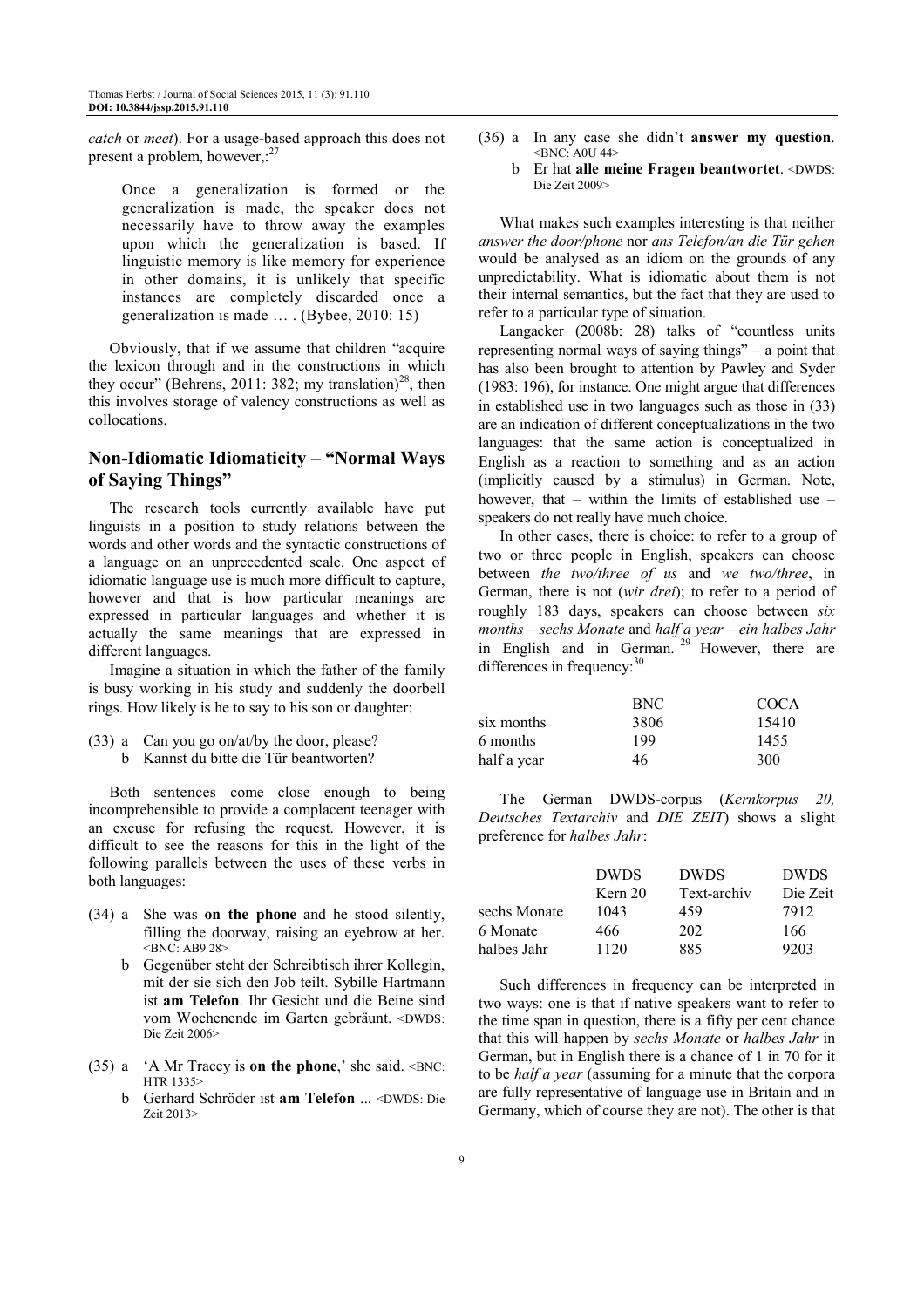there are differences between *six months* and *half a year*  in terms of their (semantic and/or pragmatic) meaning. There certainly are – in that even in German it would be rather unusual to use *halbes Jahr* to refer to the stage of pregnancies, for example. Nevertheless, it is highly unlikely that there should be such a great difference in the number of situations in which in German *sechs Monate* is more appropriate than *halbes Jahr* and those in which in English *six months* is more appropriate than *half a year*. Would it not make sense to assume that in such cases there is considerable semantic overlap between two constructions and that in this area *six months* tends to be used in English whereas *halbes Jahr*  and *sechs Monate* are equally likely to be used in German? In this case, the situation could  $-$  in an obviously oversimplified way – be described as follows:

| half a year                                     |                                                  | six months                                      |
|-------------------------------------------------|--------------------------------------------------|-------------------------------------------------|
| situations<br>in which<br>only A can<br>be used | situations in which either A or B can be<br>used | situations<br>in which<br>only B can<br>be used |

#### *half a year* and *six months* in English.



*halbes Jahr* and *sechs Monate* in German.

Despite the difficulties in determining whether a particular use of a construction is due to its meaning or whether in the context given another construction could also be used, the factor of the probability of construction A being preferred over construction B must be taken into account in a usage-based Model:

Because grammar is based on usage, it contains many details of occurrence as well as a record of the probabilties of occurrence and co-occurrence. (Beckner *et al*., 2009: 5)

Differences in frequency between synonymous or near-synonymous prefabs can also be found between different varieties of the same language, as has been shown by Mittmann (2004) in a large-scale analysis of multi-word clusters in two corpora of spoken British and American English.<sup>31</sup>

| kind of<br>sort of                | LSAC ppm<br>1368.08<br>370.12         | <b>BNCSD</b> ppm<br>118.1<br>1044.41           |
|-----------------------------------|---------------------------------------|------------------------------------------------|
| a bit<br>a little<br>a little bit | LSAC ppm<br>54.04<br>959.48<br>300.31 | <b>BNCSD</b> ppm<br>1199.77<br>454.94<br>144.9 |

If we want to account for idiomaticity  $-$  including "normal ways of saying things" – then quantitative data of this kind will also have to be part of the story.

# **Foreign Language Teaching**

#### *Units of Meaning in Foreign Language Teaching*

It is obvious that the insights into the role and character of different types of constructions should be reflected in language teaching, in particular also the teaching of foreign languages.<sup>32</sup> If "the acquisition of grammar is the piecemeal learning of many thousands of constructions and the frequency-biased abstraction of regularities within them" (Ellis, 2003: 67), then the input learners receive is crucial.<sup>33</sup> This concerns both the selection of items to be taught and their presentation in textbooks and dictionaries.

If concepts that have been identified as being instrumental in first language learning such as entrenchment and pre-emption (Tomasello, 2003) play a role in foreign language learning as well, the obvious consequence must be to provide adequate exposure to the relevant units. This means, for example, that constructions such as the [the\_NUM\_of\_PERSPRON] construction (*the two etc. of us*, which is by far more frequent than *we two etc.*)(Herbst, forthc.) should be introduced relatively early on so that they can become entrenched or that, for instance, *six months* should occur in texts soon after the word *year* has been introduced.<sup>34</sup>

#### *Units of Meaning in Dictionaries*

It is equally obvious that dictionaries must find adequate ways of representing the phraseological nature of language. This is not an entirely trivial task since dictionaries, as is obvious from their equivalents in other Germanic languages such as *woordenboek*, *ordbok, Wörterbuch* etc. – are about words and traditionally the overall structure of most dictionaries is based on the notion of "single-word" words. Nevertheless, it must be said that the insights gained by corpus linguistics have resulted in an enormously improved coverage of multi-word constructions in monolingual learner's dictionaries of English, for example.<sup>35</sup> Cases such as *six months* can be covered rather well in (good) bilingual dictionaries: they very often contain phrases in bold type with translation equivalents not containing the equivalent given for the headword as such: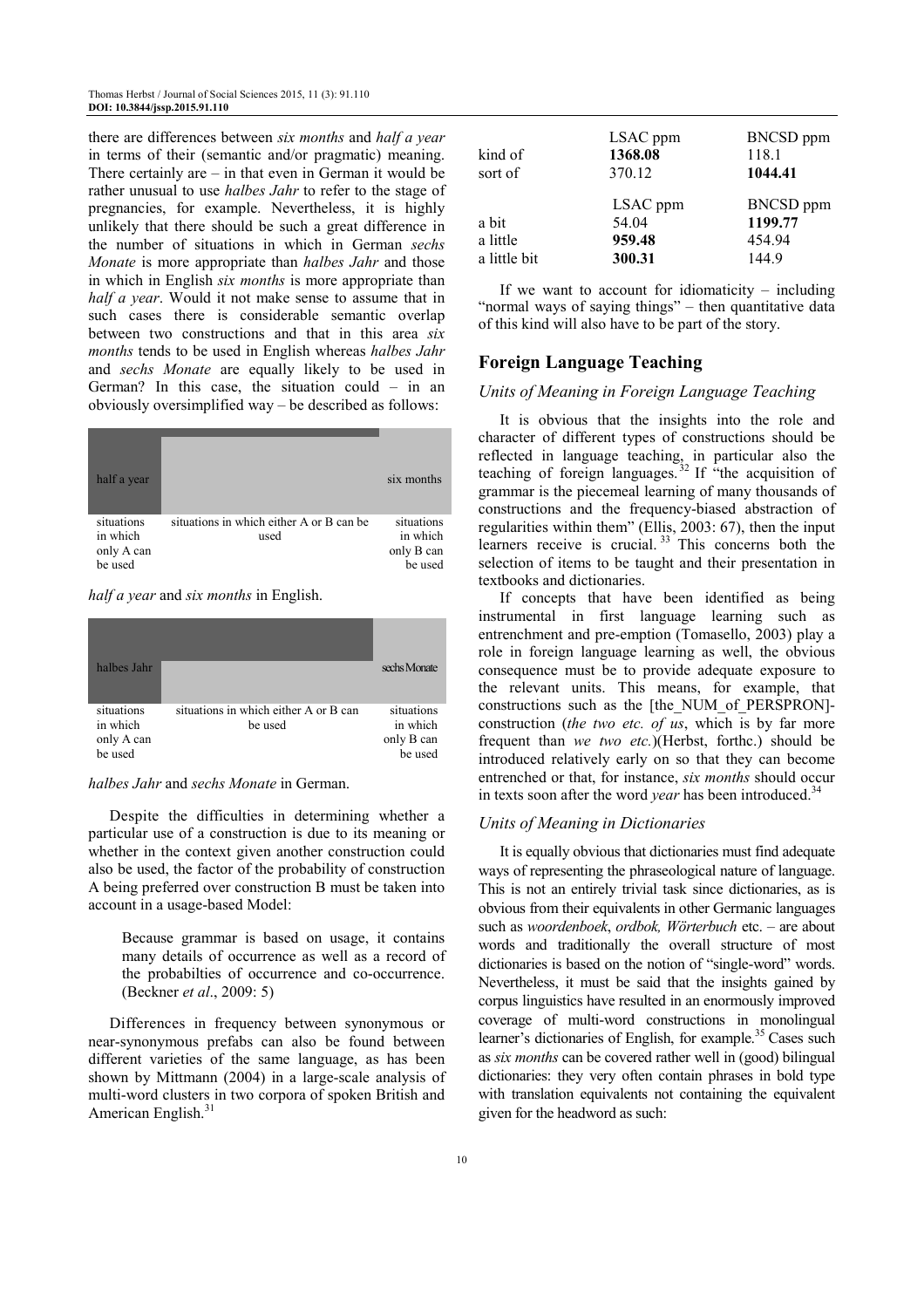**Jahr …** year; **die20er/30er-~e etc.** the twenties/thirties etc … **ein halbes ~** six months, half a year <PONS Großwörterbuch 2002>

In this context, Herbst and Klotz (2003) introduce the term probabeme for a phrase such as *six months* to indicate the fact that these units represent the most likely equivalent in cases in which the headword occurs in certain combinations.

#### *Units of Meaning in E-Dictionaries*

The alphabetical structure of the prototypical print dictionary poses obvious problems with respect to the integration of multi-word units: should an idiom such as *The early bird catches the worm* be listed under *the* (which would result in a rather long entry for *the*), under *early* (first "content word"), *bird* (first noun), *catch* (and *get*) or *worm*? Should *of course* be given under *of* or *course* or be listed as a separate entry?

The technology underlying electronic dictionaries, it would seem, should enable lexicographers to design new access options that overcome the obvious shortcomings of print dictionaries in this respect. The following sample shows that there are great differences between high-quality dictionaries available online at the time of writing:

|                                    | Multi-word expressions in online dictionaries <sup>36</sup>                                                                                                                                                                                                                                                                                       |                                                                                                                                                                                                                                                                                                                                                                     |                                                                                                                      |
|------------------------------------|---------------------------------------------------------------------------------------------------------------------------------------------------------------------------------------------------------------------------------------------------------------------------------------------------------------------------------------------------|---------------------------------------------------------------------------------------------------------------------------------------------------------------------------------------------------------------------------------------------------------------------------------------------------------------------------------------------------------------------|----------------------------------------------------------------------------------------------------------------------|
| ODCIE lemma                        | Longman Dictionary of<br>Contemporary English<br>LDOCE-online <sup>35</sup>                                                                                                                                                                                                                                                                       | Oxford Advanced<br>Learner's Dictionary<br>OALD9-online                                                                                                                                                                                                                                                                                                             | Macmillan Dictionary<br>MEDAL-online                                                                                 |
| the early bird catches<br>the worm | 1 search for expression $\rightarrow$ "no result"<br>2 search for "bird" $\rightarrow$ lemma list<br>3 choose bird noun<br>4 scroll down to cross-reference "early bird"<br>5 click on cross-reference "early"<br>6 result in entry of "early" 10                                                                                                 | 1 search for expression $\rightarrow$<br>immediate result                                                                                                                                                                                                                                                                                                           | 1 search for expression $\rightarrow$<br>immediate result                                                            |
| of course                          | 1 search for expression $\rightarrow$ entry "of course"                                                                                                                                                                                                                                                                                           | 1 search for expression $\rightarrow$<br>entry "course of action"<br>2 search for "course" $\rightarrow$<br>"course noun"<br>3 scroll down to "idioms"<br>subentry "of course"                                                                                                                                                                                      | 1 search for expression $\rightarrow$<br>immediate result                                                            |
| keep in touch (with)               | 1 search for "keep in touch" $\rightarrow$ "no result"<br>2 search for "in touch" $\rightarrow$ "no result"<br>3 search for "touch" $\rightarrow$ lemma list<br>4 choose "touch noun"<br>5 scroll down to 3                                                                                                                                       | 1 search for expression $\rightarrow$<br>immediate result                                                                                                                                                                                                                                                                                                           | 1 search for "keep in<br>touch" $\rightarrow$ immediate result                                                       |
| keep an eye on                     | 1 search for expression $\rightarrow$ no result<br>2 search for "keep"<br>3 choose "keep verb"<br>4 scroll through entry $\rightarrow$ no result<br>5 search "eye" $\rightarrow$ lemma list<br>6 scroll to 3                                                                                                                                      | 1 search for expression $\rightarrow$<br>immediate result                                                                                                                                                                                                                                                                                                           | 1 search for expression $\rightarrow$<br>immediate result                                                            |
| to the point                       | 1 search for expression $\rightarrow$ no result<br>2 search for "point" $\rightarrow$ lemma list<br>3 choose "point noun"<br>4 scroll down to 2 (bold type in glossed example)                                                                                                                                                                    | 1 search for expression $\rightarrow$<br>immediate result                                                                                                                                                                                                                                                                                                           | 1 search for expression $\rightarrow$<br>immediate result                                                            |
| be in for                          | 1 search for expression $\rightarrow$ no result<br>2 search for "in for" $\rightarrow$ no result<br>3 search for "in" $\rightarrow$ lemma list<br>4 choose "in preposition" $\rightarrow$ not found<br>5 choose "in adjective" $\rightarrow$ not found<br>6 choose "in adverb"<br>7 scroll down to 11                                             | 1 search for expression<br>2 choose "be in for<br>something" $\rightarrow$ result                                                                                                                                                                                                                                                                                   | 1 search for expression $\rightarrow$<br>immediate result                                                            |
| be in charge of                    | 1 search for expression $\rightarrow$ no result<br>2. search for "in charge of" $\rightarrow$ no result<br>3. search for "charge of" $\rightarrow$ entry "Charge"<br>of the Light Brigade, the"<br>4. search for "in charge" $\rightarrow$ no result<br>5 search for charge $\rightarrow$ lemma list<br>6. choose "charge noun"<br>7. scroll to 2 | 1 search for expression $\rightarrow$<br>"sorry no search result"<br>2 search for "in charge of" $\rightarrow$<br>"sorry no research result"<br>3 search for "charge of" $\rightarrow$ "the<br>Charge of the Light Brigade"<br>4 search for "in charge" $\rightarrow$<br>no result<br>5 search for "charge"<br>6 scroll down to sense 5<br>(collocation in example) | 1 search for expression $\rightarrow$<br>no result; lemma list<br>inclding "in charge of"<br>2 choose "in charge of" |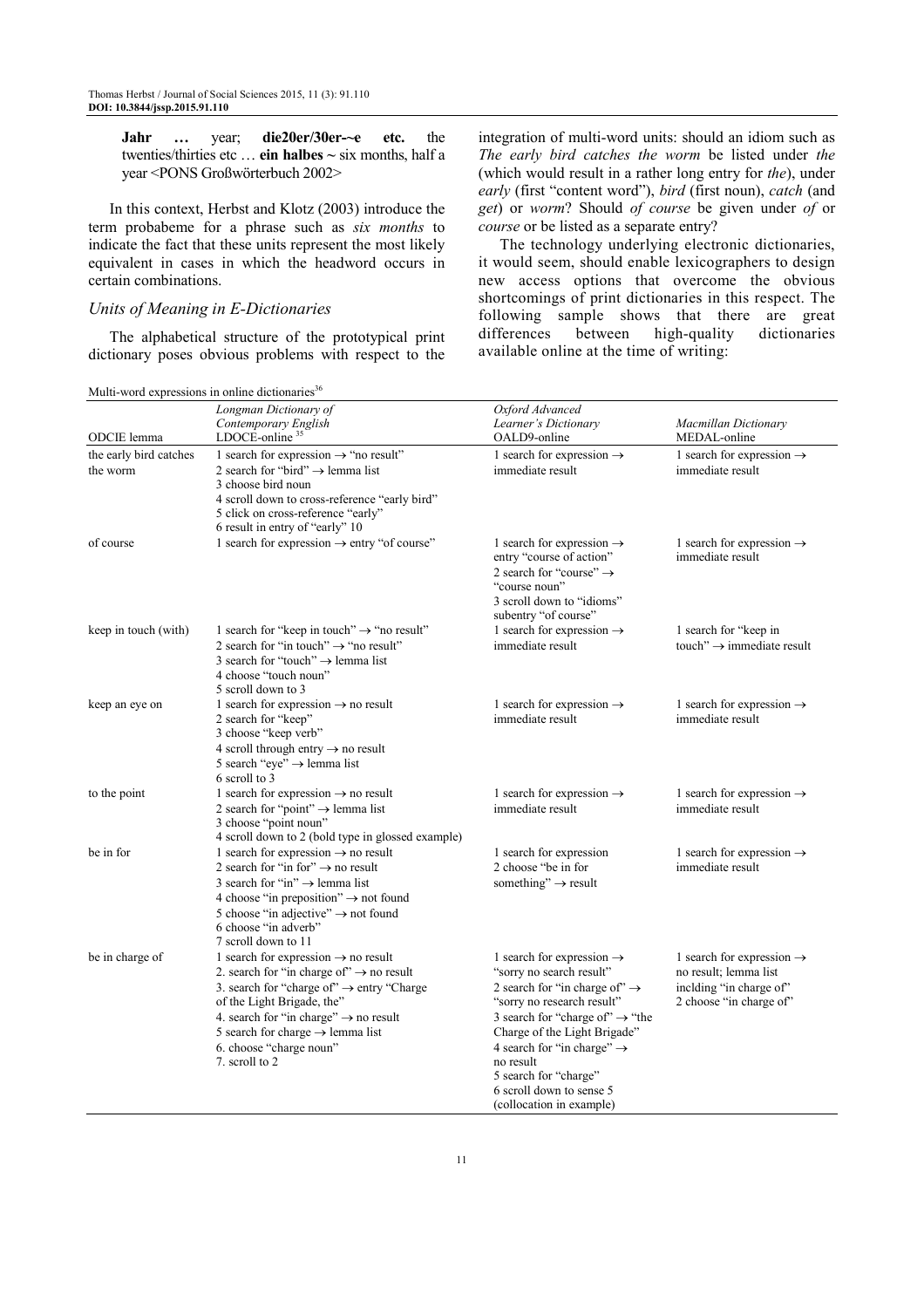This survey, which, of course, is far too small to allow any conclusions as to the overall quality of the three dictionaries, shows that the potential of the electronic medium has been exploited in varying degrees. The *Macmillan Dictionary* has by far the best access structure in that the multi-word expressions searched for almost immediately produced the desired result. In cases where the expression is part of a larger entry, the remaining entry can be accessed simply by scrolling. The *Oxford Advanced Learner's Dictionary* is almost as user-friendly as the *Macmillan Dictionary* but takes one to the appropriate entry rather quickly in most cases. The *Longman Dictionary of Contemporary English*, however, which in its print version (LDOCE 5, LDOCE 6) puts great focus on multi-word expressions, lacks – at least in the sample analysed – an equally appropriate access structure to multi-word units in its online version.

From a foreign language user's perspective the fact that OALD9 does not take one immediately to the appropriate entry for *of course* is highly irritating.<sup>3</sup> However, a learner who encounters sentences such as:

- (37) a 'Look, if there's anything at all you think I ought to know ...' < BNC: HWM 468>
	- b He wasn't waiting on the Oxford platform at all. <BNC: HWM 2391>

and wonders what *at all* means will be taken to the correct entry by typing in "at all" in the *Macmillan Online-Dictionary*, OALD9-online takes one to "(not) at all" in the entry for *all*, whereas LDOCE displays "no result" (which is not true because under *all* sense 5 there is a perfectly good explanation of the uses of *at all*). It is very obvious that, ideally, the search for a multi-word expression should immediately take the user of an online dictionary to the respective entry, which entails that a search for "at all" should take the user to *at all* as well as *(not) at all* – which major entry these subentries are a part of is relatively irrelevant. Basically, this kind of structure still reflects features of the print dictionary which are a hindrance rather than a help in finding the information one is looking for in such cases. For obvious reasons, the principle of alphabetical order is unavoidable in most types of print dictionary, but the electronic medium should offer more flexibility.

#### *6.4 Towards a Learners' Constructicon*

Computers have enabled us to analyse language in a way which fifty or sixty years ago was "considered impossible" or "marginally possible but lunatic" by many (Sinclair, 1991: 1); it is about time that we made computers present language in ways which by some may be considered "possible but lunatic" today: it is relatively obvious that lexicography is heading in the right direction, but we definitely have not yet reached the end of the road towards a dictionary – or a lexicogrammar or a reference constructicon  $(?)$  – which really implements

the idea of a network of constructions in a way that traditional print dictionaries never could.

Faster access to the lexical unit in question is definitely a desideratum, as the examples above have shown. It is certainly an important step forward towards increased user-friendliness if a search for "bird catches", however unorthodox it may seem, takes you directly to *the early bird catches the worm* (as is indeed the case in the *Macmillan Dictionary* and OALD9-online). But could it not be a consequence of constructionist thinking to give up some of the firmly established traditional classifications?

Let me give two examples: for a verb such as *decide*, for example, both the *Macmillan Dictionary* and OALD9 online provide a very clear indication of the valency patterns of *decide* (which together with the definitions given can be interpreted as valency constructions). However, both dictionaries treat *decide on* as a phrasal verb, the *Macmillan Dictionary decide against* as well. This means that uses such as the following, which according to valency theory are all valency patterns of *decide* (Herbst and Schüller, 2008), are not to be found in the same section of the dictionaries.

- (38) a … Morse decided to view Parson's Pleasure by daylight. <BNC: HWM 1208>
	- b But he decided against it. <BNC: HWM 1701>
	- c … Wycliffe decided on a walk … . <BNC: HWP 2316>

The phrasal verbs are given in subentries – in the case of OALD9-online one has to scroll down past the sections WORD FAMILIES, WORD ORIGIN and EXTRA EXAMPLES. Since *decide against* and *decide on* are prepositional verbs according to the definition of Quirk *et al*. (1985: 1150- 1168) and not phrasal verbs because the particle cannot be shifted, there is no linguistic justification for treating them differently from *decide that-clause* or *decide to do* or, for that matter, *decide between*, which both dictionaries include in the main entry. It is difficult to see what is to be gained from being taken to that phrasal verb subentry in a search for "decide on" without being shown the far more frequent uses with a *that*-clause or an infinitive, when "decide that" or "decide between" produces no result. Just as it makes sense from a construction grammar point of view that ("grammatical") valency patterns and ("lexical") collocations are indicated in the same way (e.g. by bold type) (see 2.3 above), one could throw such unnecessary distinctions as that between multi-word verbs ("lexical") and other valency patterns ("grammatical") overboard.

Another case in point is presented by word class labels or part of speech distinctions in general. While part of speech labels such as noun, verb or adjective express certain generalizations that all words assigned to these classes have in common, this does not apply in the same way to classes such as determiner, pronoun or adverb or preposition and conjunction. Furthermore, it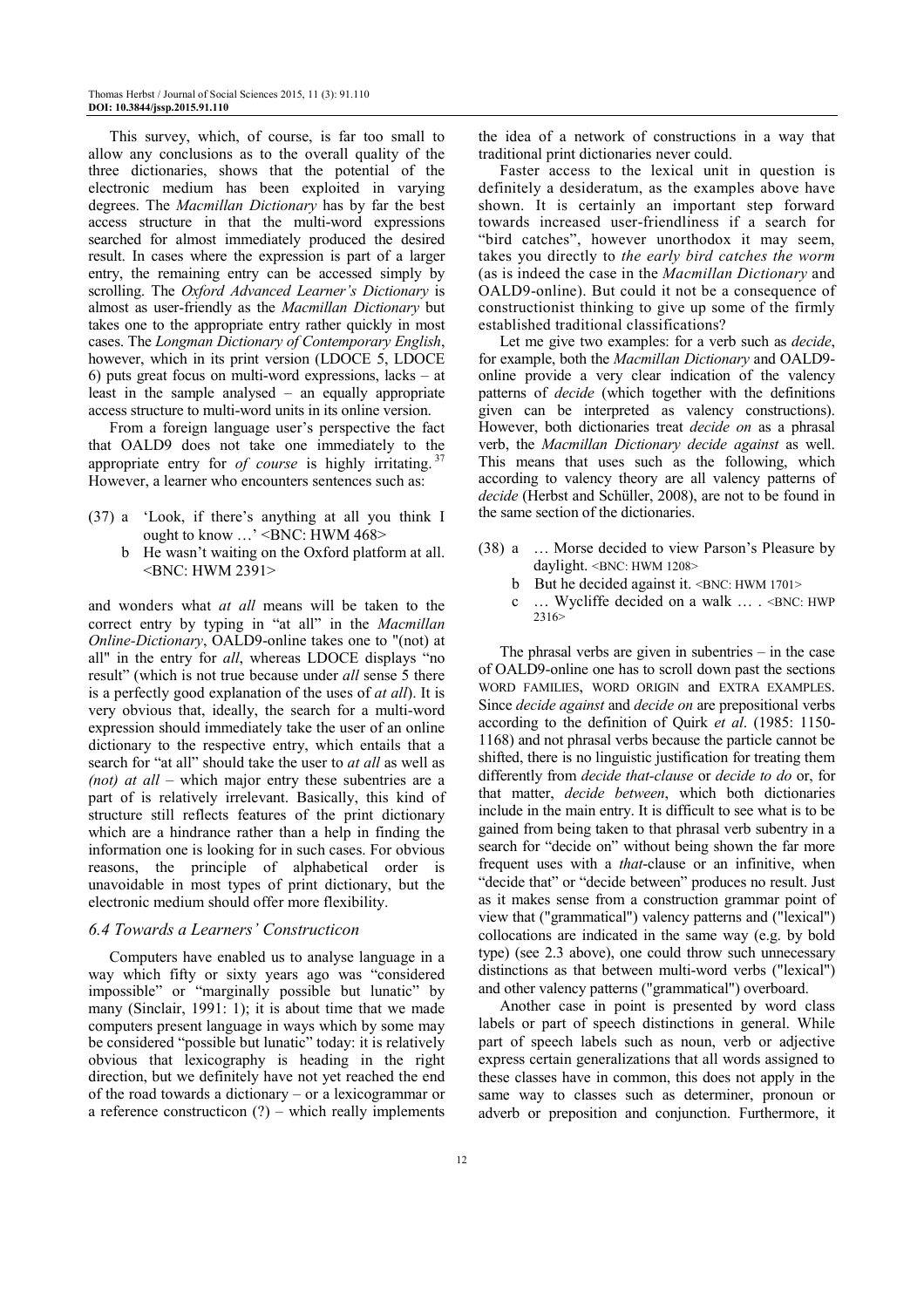must be doubted whether such part of speech labels can be interpreted by many users. In a test with 75 first semester university students of English, Faulhaber *et al*. (2013: 76- 79) found that only 11% were able to interpret the word class label *det* for the novel word *tilc* in a mock dictionary entry in a way that would lead them to classify a sentence in which *tilc* was used as a pronoun (*tilc of them*) as ungrammatical. Thus it must be doubted whether a menu distinguishing between different word classes in the case of words such as *to* (where LDOCE-online offers "to<sup>1</sup>, to<sup>2</sup> *preposition*,  $\omega^{3}$ <sup>"</sup> *adverb*) or *both* ("both<sup>1</sup> *determiner*, both<sup>2</sup> *conjunction* in LDOCE-online) guarantees fast access. If electronic dictionaries were to provide a list of different uses for such function words without giving a word class label at all, this might be more of a help for the user of the dictionary. Furthermore, such a policy would certainly be in line with the idea of grammatical categories as emerging from a network of uses.

# **Concluding Remarks**

A question that might be asked with some justification is whether a construction grammar account of idioms, collocations and valency patterns provides us with any new insights – and the answer presumably has to be that it depends on what you mean by new. It is certainly true that construction grammar offers a framework that is able to model, for instance, the variability of idioms rather nicely, but it would be totally wrong to say that the phenomenon as such would not have been recognised in more traditional accounts of phraseology. If we take the excellent *Oxford Dictionary of Current Idiomatic English* (volume 1, 1975, by Cowie and Mackin; volume 2, 1983, by Cowie, Mackin and McCaig), there is an entry for *an early bird* and one for *the early bird catches the worm*, the latter of which contains the following indications of variation:

**the early bird catches the worm** (saying) the person who seizes the earliest opportunity of doing sth (eg getting up before others, reacting faster than others to a situation, etc) will get what he wants, be successful at the expense of others etc  $\Box$  (music hall song) *She was one of the early birds | And I was one of the worms.*  $\Box$  (NONCE) *At eleven o'clock in the morning I was certainly no early bird---but the plan still looked fair enough to catch some sort of worm.*  $PP \rightharpoonup$  *'The early bird gathers the worm*,' Mother was saying, and it would be best, if I was to cut new ground, to set out rather early.  $MM \square$  usu. comment or recommendation to act; sometimes in the construction *it's the early bird* (*who/that*) *catches the worm.*

Similarly, the collocational character of *set the table*  and *set the alarm* are covered both by the *Valency*  *Dictionary of English* (in the entry of *set*) and collocation dictionaries such as the *Oxford Dictionary of Collocations* (under *table* and *alarm* respectively):

```
set verb … 
Set can mean 'place or put'. A personI
 can set … 
(ii) the table<sup>II</sup>, i.e. place cutlery, etc. on it.
(iii) something such as a clock or an alarmII, i.e. 
adjust it to the right time.
```
**table** *noun …*  VERB + TABLE …| **lay, set** *Please lay the table for six.* 

**alarm** *noun …*  VERB + ALARM …| **set** I set my alarm for 6.30.

Looking at such lexicographical descriptions, it has to be said that there is certainly no need to re-invent the wheel – at least, not as far as the description of the facts is concerned. The revolutionary developments in corpus linguistics have made it possible to refine linguistic descriptions made in the pre-computer era and to improve on them. Furthermore, they have underscored the extent to which prefabricated items are used in everyday language. What is new, however, is that the constructionist theories provide a framework for accommodating all of these findings and make it clear that we are always dealing with essentially the same type of linguistic unit. <sup>38</sup> The usage-based research carried out in the last few decades definitely adds a valuable dimension to our understanding of language and opens up promising perspectives for further research concerning language learning, language processing and storage.<sup>39</sup>

This article set out to show how different types of associations between words or classes of verbs that have been described in different frameworks such as traditional phraseology or valency theory can be represented in terms of constructions. It seems to me that pursuing this line of investigation is very promising indeed and in many ways superior to previous accounts – mostly because it can be shown that we are dealing with only one type of linguistic knowledge – constructions. $40$ 

It has to be said that through corpus linguistic and cognitive constructionist research both Wittgenstein's  $(1953/1989: 20<sup>e</sup>/43)$  statement that in many cases the "meaning of a word is its use in the language" and Firth's (1957/1968: 179) "You shall know a word by the company it keeps" have been developed further with an unforeseeable degree of explicitness and psychological plausibility.<sup>41</sup> If we assume that a lot of initial language learning consists in the learning of chunks (Lieven, 2014: 10), then item-based valency constructions may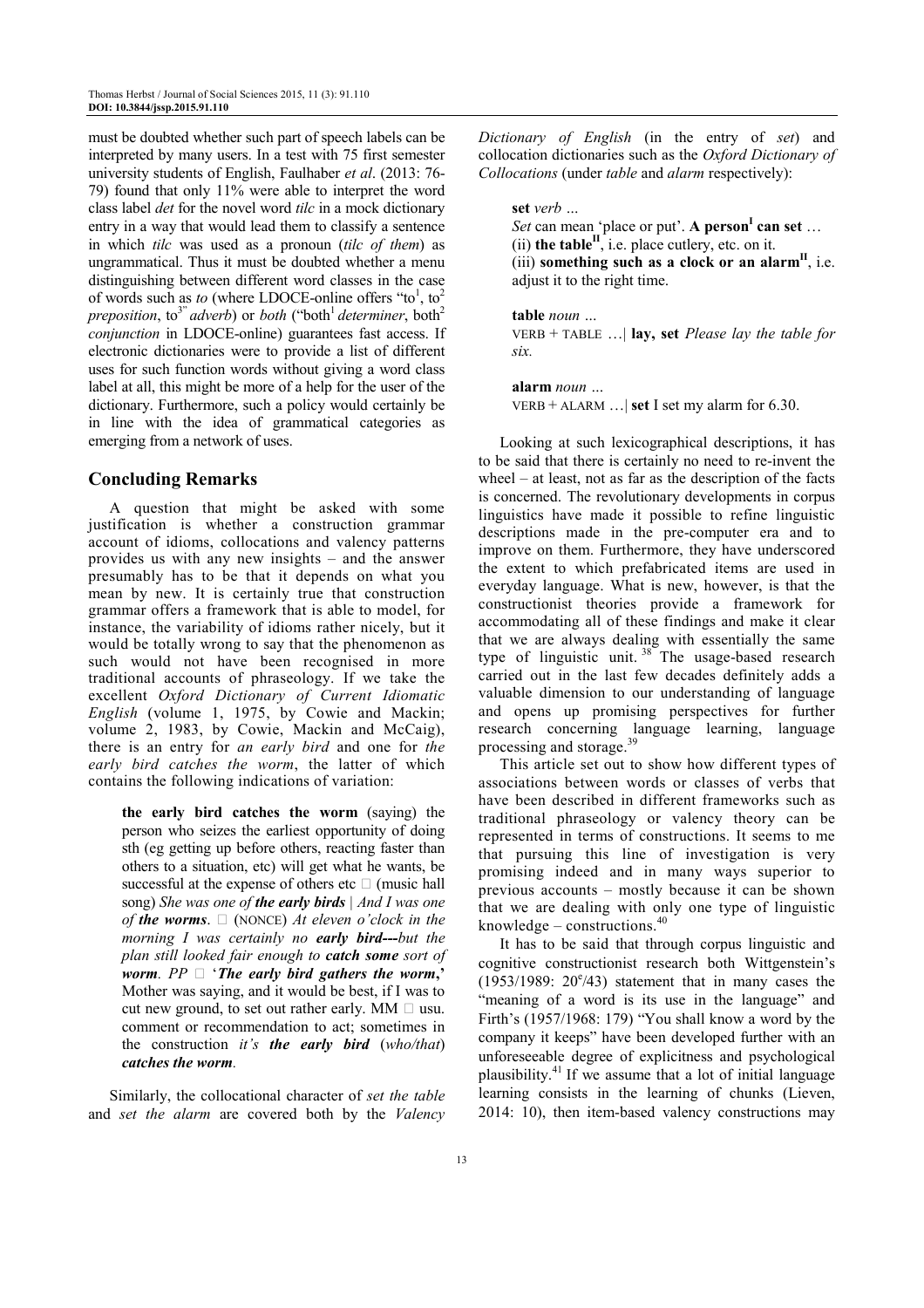well be part of this process.<sup>42</sup> If we take not only grammar but also word meaning as an emergent property, then we can well imagine word meanings (or some word meanings) to be abstractions based on all the constructions containing the word that a speaker has encountered. The fact that the term construction is used for units that are rather different in size and character is indicative of the fact that it is assumed that all of them have certain properties in common with respect to factors such as storage and their role as "processing units" (Bybee, 2013: 51) in the production and comprehension of sentences. Since construction grammar and usage-based accounts are able to account for the phraseological nature of language they provide a very promising research paradigm and a true alternative to Chomskyan linguistics – in a way in which traditional phraseology and valency theory did not. Of course, it is impossible to say whether in the long run either of these research paradigms will replace or absorb the other, or to what extent basic beliefs underlying the respective approaches will be found to be combinable – from the point of view of foreign language linguistics, however, the evidence definitely points in one direction because in usage-based approaches "[p]atterns, structures, constructions, formulas, phraseology" (Ellis, 2008: 3) are certainly not peripheral.<sup>4</sup>

## **Acknowledgement**

I would like to thank Susen Faulhaber and Peter Uhrig as well as two anonymous reviewers for their comments on an earlier version of this paper. I am particularly grateful to Thomas Proisl for providing me with the Treebank.info analyses presented in this article.

#### **References**

- Altenberg, B., 1998. On the Phraseology of Spoken English: The Evidence of Recurrent Word-Combinations. In: Phraseology: Theory, Analysis and Applications, Cowie, A.P. (Ed.), Clarendon Press, Oxford, ISBN-10: 0198294255, pp: 101-122.
- Ambridge, B. and E. Lieven, 2011. Child Language Acquisition: Contrasting Theoretical Approaches. 1st Edn., Cambridge University Press, Cambridge, pp: 448.
- Beckner, C., R. Blythe, J. Bybee, M.H. Christiansen and W. Croft *et al*., 2009. Language is a complex adaptive system: Position Paper. Lang. Learn., 59: 1-26.
- Behrens, H., 2007. The Acquisition of Argument Structure. In: Valency: Theoretical, Descriptive and Cognitive Issues, Herbst, T. and K. Götz-Votteler (Eds.), Walter de Gruyter, Berlin, ISBN-10: 3110198770, pp. 193-214.
- Behrens, H., 2009. Usage-based and emergentist approaches to language acquisition. Linguistics, 47: 383-411. DOI: 10.1515/LING.2009.014
- Behrens, H., 2011. Grammatik und Lexikon im Spracherwerb: Konstruktionsprozesse. In: Sprachliches Wissen Zwischen Lexikon und Grammatik, Holler, A. and K. Proost (Eds.), Mouton de Gruyter, New York, ISBN-10: 3110262339, pp: 375-396.
- Boas, H.C., 2003. A Constructional Approach to Resultatives. 2nd Edn., CSLI Publications, Stanford, ISBN-10: 1575864088, pp: 400.
- Boas, H.C., 2011. Zum Abstraktionsgrad von Resultativkonstruktionen. In: Sprachliches Wissen Zwischen Lexikon und Grammatik, Holler, A. and K. Proost (Eds.), Mouton de Gruyter, New York, ISBN-10: 3110262339, pp: 37-69.
- Boas, H.C., 2013. Cognitive Construction Grammar. In: The Oxford Handbook of Construction Grammar, Hoffmann, T. and G. Trousdale (Eds.), Oxford University Press, Oxford, ISBN-10: 0195396685, pp: 233-252.
- Bühler, K., 1934. Sprachtheorie: Die Darstellungsfunktion Der Sprache. 1st Edn., Verlag von Gustav Fischer, Jena, pp: 434.
- Bybee, J., 2010. Language, Usage and Cognition*.* 1st Edn., Cambridge University Press, Cambridge, ISBN-10: 0521616832, pp: 264.
- Bybee, J., 2013. Usage-based Theory and Exemplar Representation of Constructions. In: The Oxford Handbook of Construction Grammar, Hoffmann, T. and G. Trousdale (Eds.), Oxford University Press, Oxford, ISBN-10: 0195396685, pp: 49-69.
- Chomsky, N., 1986. Knowledge of Language: Its Nature, Origin and Use. 1st Edn., Praeger, New York, ISBN-10: 0030055520, pp: 307.
- Cowie, A.P. 1994. Phraseology. In: The Encyclopedia of Language and Linguistics, Asher, R.E. and J.M.Y. Simpson (Eds.), Pergamon Press, Oxford, pp: 3168-3171.
- Cowie, A.P. and R. Mackin, 1975. Oxford Dictionary of Current Idiomatic English. Oxford University Press, London, ISBN-10: 3810906050, pp: 476.
- Cowie, A.P., R. Mackin and I.R. McCaig, 1983. Oxford Dictionary of Current Idiomatic English. 1st Edn., Oxford University Press, Oxford, ISBN-10: 0194311503, pp: 752.
- Croft, W. and D.A. Cruse, 2004. Cognitive Linguistics. Cambridge University Press, Cambridge, ISBN-10: 0521667704, pp: 356.
- Croft, W., 2003. Lexical Rules vs. Constructions: A False Dichotomy. In: Motivation in Language: Studies in Honor of Günter Radden, Cuyckens, H., T. Berg, R. Dirven and K.U. Panther (Eds.), John Benjamins Publishing Company, Amsterdam and Philadelphia, ISBN-10: 9027275289, pp: 49-68.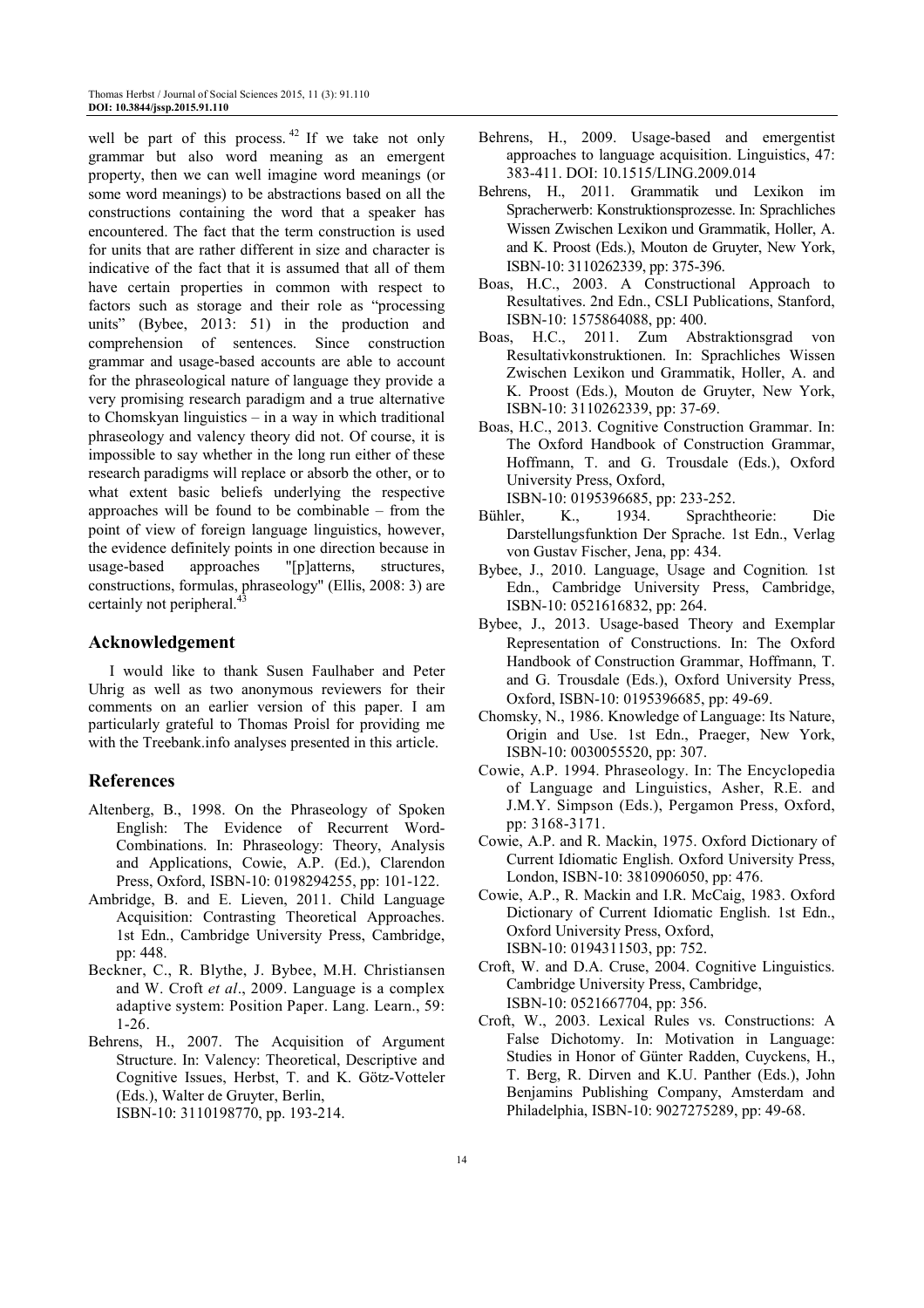- Croft, W., 2013. Radical Construction Grammar. In: The Oxford Handbook of Construction Grammar, Hoffmann, T. and G. Trousdale (Eds.), Oxford University Press, Oxford, ISBN-10: 0195396685, pp: 211-232.
- Cruse, D.A., 1986. Lexical Semantics. Cambridge University Press, Cambridge, ISBN-10: 0521276438, pp: 310.
- Dąbrowska, E., 2014. Recycling utterances: A speaker's guide to sentence processing. Cognitive Linguist., 25: 617-653. DOI: 10.1515/cog-2014-0057
- De Cock, S., 2000. Repetitive Phrasal Chunkiness and Advanced EFL Speech and Writing. In: Corpus Linguistics and Linguistic Theory, Mair, C. and M. Hundt (Eds.), Rodopi, Amsterdam/Atlanta, ISBN-10: 9042014938, pp: 51-68.
- Ellis, N., 2003a. Constructions, Chunking and Connectionism: The Emergence of Second Language Structure. In: The Handbook of Second Language Acquisition, Doughty, C.J. and M.H. Long (Eds.), Wiley, Malden, ISBN-10: 0631217541, pp: 63-103.
- Ellis, N., 2003b. Phraseology: The Periphery and the Heart of Language. In: Phraseology in Foreign Language Learning and Teaching, Meunier, F. and S. Granger (Eds.), Benjamins, Amsterdam/Philadelphia, pp: 1-13.
- Ellis, N., E. Frey and I. Jalkanen, 2009. The Psycholinguistic Reality of Collocation and Semantic Prosody (1): Lexical Access. In: Exploring the Lexis-Grammar Interface, Römer, U. and R. Schulze (Eds.), John Benjamins Publishing, Amsterdam, ISBN-10: 9027223092, pp: 89-114.
- Engel, U., 1977. Syntax der Deutschen Gegenwartssprache. 1st Edn., Schmidt, Berlin, ISBN-10: 3503012516, pp: 307.
- Engelberg, S., S. König, K. Proost and E. Winkler, 2011. Argumentstrukturmuster als Konstruktionen? Identität – Verwandtschaft – Idiosynkrasien. In: Sprachliches Wissen zwischen Lexikon und Grammatik, Engelberg, S., A. Holler and K. Proost (Eds.), Walter de Gruyter, ISBN-10: 3110262339, pp: 71-112.
- Faulhaber, S., 2011a. Verb Valency Patterns: A Challenge for Semantics-Based Accounts. 1st Edn., Walter de Gruyter, Berlin, ISBN-10: 3110240785, pp: 372.
- Faulhaber, S., 2011b. Idiosyncrasy in verb valency patterns. Zeitschrift für Anglistik und Amerikanistik, 59: 347-367. DOI: 10.1515/zaa-2011-0405
- Faulhaber, S., T. Herbst and P. Uhrig, 2013. Funktionswortklassen im Englischen: Linguistische und lexikographische Perspektiven. In: Funktionswörter|buch|forschung, Germanistische Linguistik, pp: 59-110.
- Fillmore, C., 1988. The Mechanisms of "Construction Grammar". In: General Session and Parasession on Grammaticalization, Axmaker, S., A. Jassier and H. Singmaster (Eds.), Berkeley Linguistics Society, Berkeley, pp: 35-55.
- Fillmore, C., 2007. Valency Issues in FrameNet. In: Valency: Theoretical, Descriptive and Cognitive Issues, Herbst, T. and K. Götz-Votteler (Eds.), Mouton de Gruyter, New York, ISBN-10: 3110198770, pp: 129-160.
- Fillmore, C., P. Kay and C.M. O'Connor, 1988. Regularity and idiomaticity in grammatical constructions: The case of *let alone*. Language, 64: 501-538. DOI: 10.2307/414531
- Firth, J.R., 1957. Modes of Meaning. In: Papers in Linguistics 1934-51, Oxford University Press, London, pp: 190-215.
- Firth, J.R., 1957/1968. A synopsis of Linguistic Theory. In: Selected Papers of J R Firth 1952-59, Palmer, F. (Ed.), Longmans, London and Harlow, pp: 168-205.
- Fischer, K. and A. Stefanowitsch, 2006. Konstruktionsgrammatik: Ein Überblick. In: Konstruktionsgrammatik: Von der Anwendung zur Theorie, Fischer, K. and A. Stefanowitsch (Eds.), Stauffenburg, Tübingen, pp: 1-17.
- Francis, G., S. Hunston and E. Manning, 1996. Collins Cobuild Grammar Patterns. 1st Edn., Collins CoBUILD, ISBN-10: 0003750515, pp: 512.
- Gilquin, G., 2007. To err is not all: What corpus and elicitation can reveal about the use of collocations by learners. Zeitschrift für Anglistik und Amerikanistik, 55: 273-291. DOI: 10.1515/zaa.2007.55.3.273
- Gläser, R., 1990. Phraseologie der englischen Sprache. 1st Edn., Enzyklopädie, Leipzig, ISBN-10: 3324000084, pp: 201.
- Goldberg, A.E. and R. Jackendoff, 2004. The English resultative as a family of constructions. Language, 80: 532-568. DOI: 10.1353/lan.2004.0129
- Goldberg, A.E., 1995. Constructions: A Construction Grammar Approach to Argument Structure. 1st Edn., Chicago University Press, Chicago, ISBN-10: 0226300862, pp: 265.
- Goldberg, A.E., 2006. Constructions at Work: The Nature of Generalization in Language. 1st Edn., Oxford University Press, New York, ISBN-10: 0199268517, pp: 280.
- Goldberg, A.E., 2013. Constructionist Approaches. In: The Oxford Handbook of Construction Grammar, Hoffmann, T. and G. Trousdale (Eds.), Oxford University Press, Oxford, ISBN-10: 0195396685, pp: 15-31.
- Gouws, R.H., 2010. Fixed word Combinations as Second level Treatment units in Dictionaries. In: Feste Wortverbindungen und Lexikographie, Ďurčo, P. (Ed.), Walter de Gruyter, Berlin, ISBN-10: 3110234068, pp: 51-63.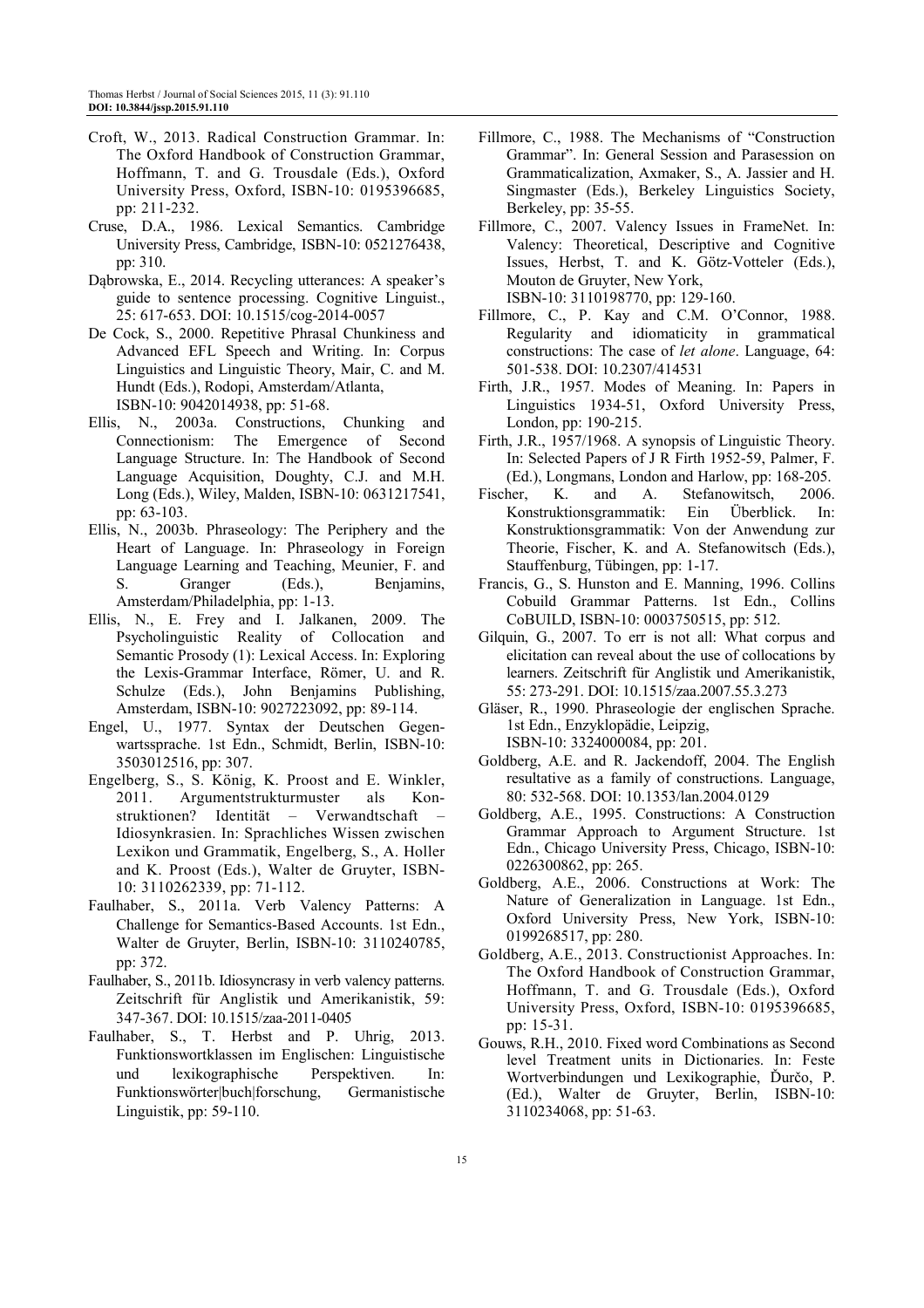- Granger, S. and F. Meunier, 2008. Phraseology in Language Learning and Teaching: Where to from Here? In: Phraseology: An Interdisciplinary Perspective, Granger, S. and F. Meunier (Eds.), John Benjamins Publishing, Amsterdam/Philadelphia, ISBN-10: 9027232466, pp: 247-252.
- Granger, S. and M. Paquot, 2008. Disentangling the Phraseological Web. In: Phraseology: An Interdisciplinary Perspective, Granger, S. and F. Meunier (Eds.), John Benjamins Publishing, Amsterdam/Philadelphia, ISBN-10: 9027232466, pp: 37-49*.*
- Granger, S., 1998. Prefabricated Patterns in Advanced EFL Writing: Collocations and Formulae. In: Phraseology: Theory, Analysis and Applications: Theory, Analysis and Applications, Cowie, A.P. (Ed.), Clarendon Press, Oxford, ISBN-10: 0191584746, pp: 145-160.
- Gries, S., 2008. Phraseology and Linguistic Theory. In: Phraseology: An Interdisciplinary Perspective, Granger, S. and F. Meunier (Eds.), John Benjamins Publishing, Amsterdam/Philadelphia, ISBN-10: 9027232466, pp: 3-35*.*
- Gries, S.T. and S. Wulff, 2005. Do foreign learners have constructions? Evidence from priming, sorting and corpora. Annual Rev. Cognitive Linguist., 3: 182-200. DOI: 10.1075/arcl.3.10gri
- Handl, S., 2008. Essential Collocations for Learners of English: The Role of Collocational Direction and Weight. In: Phraseology in Foreign Language Learning and Teaching, Meunier, F. and S. Granger (Eds.), John Benjamins Publishing, Amsterdam, ISBN-10: 902723244X, pp: 43-66.
- Haugen, T.A., 2012. Polyvalent Adjectives in Norwegian: Aspects of their Semantics and Complementation Patterns. University of Oslo.
- Hausmann, F.J., 1984. Wortschatzlernen ist Kollokationslernen. Praxis des Neusprachlichen Unterrichts, 31: 395-406.
- Hausmann, F.J., 1985. Kollokationen im Deutschen Wörterbuch: Ein Beitrag zur Theorie des Lexikographischen Beispiels. In: Lexikographie und Grammatik, Bergenholtz, H. and J. Mugdan (Eds.), Niemeyer, Tübingen, pp: 118-129.
- Hausmann, F.J., 2007. Die kollokationen im rahmen der phraseologie-systematische und historische darstellung. Zeitschrift für Anglistik und Amerikanistik, 55: 217-235.
- Helbig, G. and W. Schenkel, 1973. Wörterbuch zur Valenz und Distribution deutscher Verben. 1st Edn., Enzyklopädie. Leipzig.
- Herbst, T. and B. Mittmann, 2008. Collocation in English Dictionaries at the Beginning of the Twenty-First Century. Proceedings of the International Annual for Lexicography, (IAL' 08), Niemeyer, Tübingen, pp: 103-119.
- Herbst, T. and M. Klotz, 2003. Lexikografie. 1st Edn., Ferdinand Schöningh, Paderborn, ISBN-10: 3506970151, pp: 320.
- Herbst, T. and S. Schüller, 2008. Introduction to Syntactic Analysis: A Valency Approach. 1st Edn., Narr, Tübingen, ISBN-10: 3823363905, pp: 212.
- Herbst, T., 1996. What are collocations: Sandy beaches or false teeth? English Stud., 77: 379-393. DOI: 10.1080/00138389608599038
- Herbst, T., 2011a. Choosing *Sandy Beaches*: Collocations, Probabemes and the Idiom Principle. In: The Phraseological View of Language: A Tribute to John Sinclair, Herbst, T., S. Faulhaber and P. Uhrig (Eds.), de Gruyter Mouton, Berlin, ISBN-10: 3110257017, pp: 27-57*.*
- Herbst, T., 2011b. The status of generalizations: Valency and argument structure constructions. Zeitschrift für Anglistik und Amerikanistik, 59: 347-367. DOI: 10.1515/zaa-2011-0406
- Herbst, T., 2013. Von Fledermäusen, die auch Schläger sind, und von Gerundien, die es besser nicht gäbe. In: Sprachwissenschaft – Fremdsprachendidaktik: Neue Impulse, Bürgel, C. and D. Siepmann (Eds.), Schneider, Hohengehren, pp: 57-66.
- Herbst, T., 2014a. The Valency Approach to Argument Structure Constructions. In: Constructions Collocations Patterns, Herbst, T., H.J. Schmid and S. Faulhaber (Eds.), de Gruyter Mouton, New York, ISBN-10: 3110356104, pp: 159-207.
- Herbst, T., 2014b. Idiosyncrasies and Generalizations: Argument Structure, Semantic Roles and the Valency Realization Principle. In: Yearbook of the German Cognitive Linguistics Association, Jahrbuch der Deutschen Gesellschaft für Kognitive Linguistik, Hilpert, M. and S. Flach (Eds.), de Gruyter Mouton, Berlin/München/Boston, pp: 253-289.
- Herbst, T., D. Heath, I. Roe and D. Götz, 2004. A Valency Dictionary of English. 1st Edn., Mouton de Gruyter, Berlin and New York, ISBN-10: 3110171945, pp: 961.
- Herbst, T., forthc. Foreign Language Learning is Construction Learning: Principles of Pedagogic Construction Grammar. In: Constructionist Approaches to Second Language Acquisition and Foreign Language Teaching, De Knop, S. and G. Gilquin (Eds.).
- Hoffmann, T., forthc. Cognitive sociolinguistic aspects of football chants: The role of social and physical context in usage-based construction grammar. Zeitschrift für Anglistik und Amerikanistik.
- Howarth, P., 1998. The Phraseology of Learners' Academic Writing. In: Phraseology: Theory, Analysis and Applications, Cowie, A.P. (Ed.), Clarendon Press, Oxford, ISBN-10: 0191584746, pp: 161-186.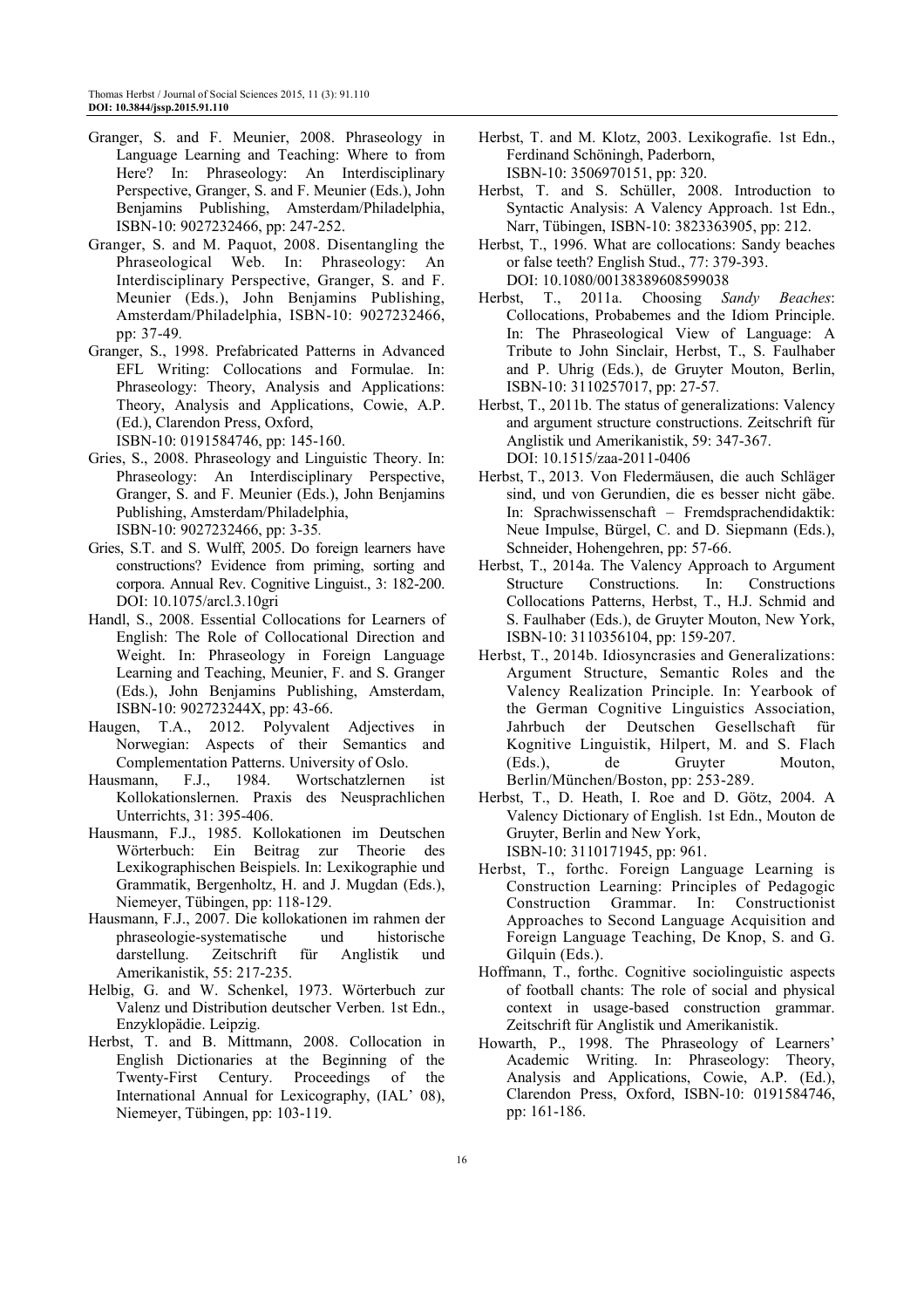- Hunston, S., 2002. Corpora in Applied Linguistics. 1st Edn., Cambridge University Press, Cambridge, ISBN-10: 3125340500, pp: 241.
- Hunston, S., 2009. The Usefulness of Corpus-Based Descriptions of English for Learners: The Case of Relative Frequency. In: Corpora and Language Teaching, Aijmer, K. (Ed.), Benjamins, Amsterdam/Philadelphia, ISBN-10: 9027289980, pp: 141-154.
- Hunston, S., 2014. Pattern Grammar in Context. In: Constructions Collocations Patterns, Herbst, T., H.J. Schmid and S. Faulhaber (Eds.), de Gruyter Mouton, Berlin and Boston, ISBN-10: 3110356104, pp: 99-119.
- Langacker, R., 1987. Foundations of Cognitive Grammar. 1st Edn., Stanford University Press, Stanford, pp: 1105.
- Langacker, R.W., 2008a. Cognitive Grammar: A Basic Introduction. 1st Edn., Oxford University Press, Oxford, ISBN-10: 9780195331967, pp: 584.
- Langacker, R.W., 2008b. The Relevance of Cognitive Grammar for Language Pedagogy. In: Cognitive Approaches to Pedagogical Grammar, De Knop, S. and T. Rycker (Eds.), de Gruyter, Berlin, ISBN-10: 3110205386, pp: 7-35.
- LDOCE, 2015, Longman English Dictionary online LDOCE.
- LDOCE5, 2009. Longman dictionary of contemporary English. Mayor, M. (Ed.). Pearson Longman, Harlow.
- LDOCE6, 2014. Longman dictionary of contemporary English. 6th Edn., Pearson. Harlow.
- Lea, D., 2007. Making a collocations dictionary. Zeitschrift für Anglistik und Amerikanistik, 55: 261-271.
- Lieven, E., 2014. First Language Learning from a Usage-Based Approach. In: Constructions Collocations Patterns, Herbst, T., H.J. Schmid and S. Faulhaber (Eds.), de Gruyter Mouton, Berlin and Boston, ISBN-10: 3110356104, pp: 1-24.
- Lipka, L., 1992. An Outline of English Lexicology. 1st Edn., Niemeyer, Tübingen.
- Macmillan Dictionary. http://www.macmillandictionary.com/
- MacWhinney, B., 2000. The CHILDES Project: Tools for Analyzing Talk. 3rd Edn., Lawrence Erlbaum Associates, Mahwah, NJ.
- MacWhinney, B., 2005. A Unified Model of Language Acquisition. In: Handbook of Bilingualism: Psycholinguistic Approaches, Kroll, J.F. and A.M.B. De Groot (Eds), Oxford University Press, Oxford, pp: 49-67.
- Mel'čuk, I., 2003. Les collocations: definition, rôle et utilité. In: Les collocations: analyse and traitement, Grossmann, F. and A. Tutin (Eds.), De Werelt, Amsterdam, pp: 23-31.
- Mittmann, B., 2004. Mehrwort-Cluster in der englischen Alltagskonversation: Unterschiede zwischen britischem und amerikanischem gesprochenen Englisch als Indikatoren für den präfabrizierten Charakter der Sprache. 1st Edn., Narr, Tübingen, ISBN-10: 3823360892, pp: 407.
- Mittmann, B., 2011. Prefabs in spoken English. The Phraseological View of Language. A Tribute to John Sinclair, Herbst, T., S. Faulhaber and P. Uhrig (Eds.) de Gruyter Mouton, Berlin/Boston, pp: 197-210.
- Mollet, E., A. Wray and T. Fitzpatrick, 2014. Accessing second-order collocation through lexical cooccurrence networks. In: The Phraseological View of Language. A Tribute to John Sinclair, Herbst, T., S. Faulhaber and P. Uhrig (Eds.), De Gruyter Mouton, Berlin and Boston, pp: 87-121.
- Nesselhauf, N., 2005. Collocations in a Learner Corpus. 1st Edn., John Benjamins, Amsterdam, ISBN-10: 9027222851, pp: 331.
- Palmer, F., 1981. Semantics. 2nd Edn., Cambridge University Press, Cambridge.
- Pawley, A. and F. H. Syder, 1983. Two Puzzles for Linguistic Theory: Nativelike Selection and Nativelike Fluency. In: Language and Communication, Richards, J.C. and R.W. Schmidt (Eds.), Longman, London, pp: 191-226.
- PONS Großwörterbuch für Experten und Universität Englisch-Deutsch Deutsch-Englisch. 2002. Stuttgart: Klett
- Proisl, T. and P. Uhrig, 2012. Proceedings of the Eighth International Conference on Language Resources and Evaluation, European Language Resources Association (ELRA), Istanbul, pp: 2750-2756.
- Quirk, R., S. Greenbaum, G. Leech and J. Svartvik, 1985. A Comprehensive grammar of the English language. 1st Edn., Longman, London, ISBN-10: 0582517346, pp: 1792.
- Rohde, A., 2009. Input Frequency and the Acquisition of the Progressive. In: Input Matters in SLA, Piske, T. and M. Young-Scholten (Eds.), Multilingual Matters, Bristol, ISBN-10: 1847691099, pp: 29-46.
- Schmid, H.J., 2003. Collocation: Hard to pin down, but bloody useful. Zeitschrift für Anglistik und Amerikanistik, 51: 235-258.
- Schmid, H.J., 2014. Lexico-Grammatical Patterns, Pragmatic Associations and Discourse Frequency. In: Constructions Collocations Patterns, Herbst, T., H.J. Schmid and S. Faulhaber (Eds.), de Gruyter Mouton, Berlin and Boston, ISBN-10: 3110356104, pp. 239-293.
- Schumacher, H., 2004. VALBU Valenzwörterbuch deutscher Verben. Gunter Narr Verlag, Tübingen, ISBN-10: 3823360647, pp: 1040.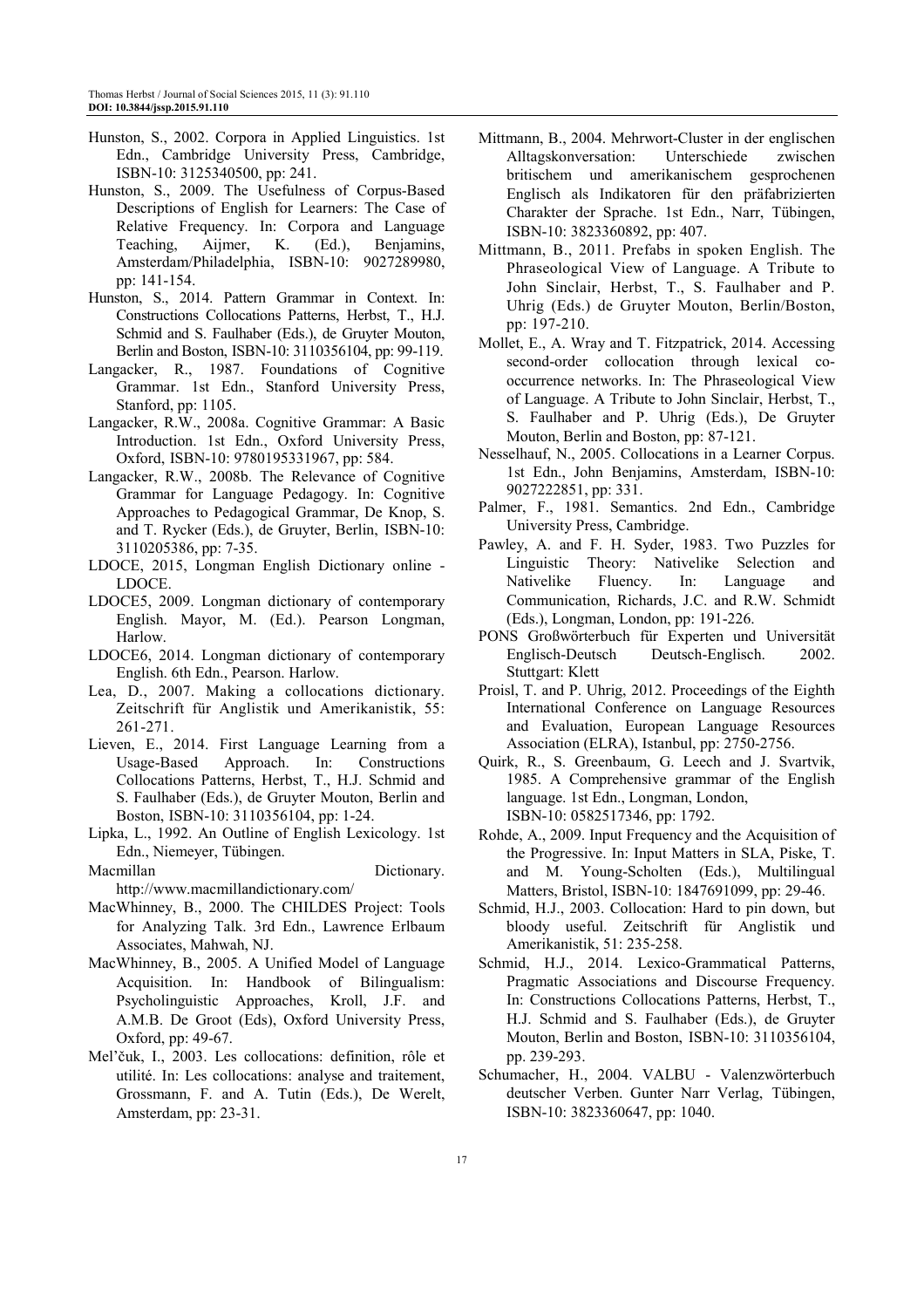- Siepmann, D., 2005. Collocation, colligation and encoding dictionaries. Part II: Lexicographical aspects. Int. J. Lexicography, 18: 409-444. DOI: 10.1093/ijl/eci051
- Sinclair, J., 1991. Corpus, Concordance, Collocation. 3rd Edn., Oxford University Press, Oxford, ISBN-10: 0194371441, pp: 179.
- Sinclair, J., 1999. The computer, the corpus and the theory of language. LMS lingua 1999.1, pp. 21-31 and In Transiti Linguistici e Culturati, Vol 2, G. Azzaro and M. Ulrych (eds), Trieste: EUT, pp. 1-15.
- Sinclair, J., 2004a. Trust the Text: Language, Corpus and Discourse. 1st Edn., Routledge, London, ISBN-10: 020359407X, pp: 224.
- Sinclair, J., 2004b. Intuition and annotation the discussion continues. In: Advances in Corpus Linguistics, Aijmer, K. and B. Altenberg (Eds.), Rodopi, Amsterdam, ISBN-10: 9042017414, pp: 39-51.
- Sinclair, J.M. and A. Mauranen, 2006. Linear Unit Grammar. 1st Edn., John Benjamins Publishing, Amsterdam, ISBN-10: 9027222983, pp: 185.
- Stefanowitsch, A. and S.T. Gries, 2003. Collostructions: Investigating the interaction of words and constructions. Int. J. Corpus Linguist., 8: 209-243. DOI: 10.1075/ijcl.8.2.03ste
- Stefanowitsch, A., 2011a. Keine Grammatik ohne Konstruktionen: Ein logisch-ökonomisches Argument für die Konstruktionsgrammatik. In: Sprachliches Wissen Zwischen Lexikon und Grammatik, Holler, A. and K. Proost (Eds.), Mouton de Gruyter, Berlin and New York, ISBN-10: 3110262339, pp: 181-210.
- Stefanowitsch, A., 2011b. Argument structure: Itembased or distributed? Zeitschrift für Anglistik und Amerikanistik 59: 369-386. DOI: 10.1515/zaa-2011-0407
- Stefanowitsch, A., 2014. Collostructural analysis: A case study of the English *into*-causative. In: Constructions Collocations Patterns, Herbst, T., H.J. Schmid and S. Faulhaber (Eds.), de Gruyter Mouton, Berlin and Boston, ISBN-10: 3110356104, pp. 217-238.
- Tesnière, L., 1959. Éléments de syntaxe structurale. 1st Edn., Klincksieck, Paris, pp: 670.
- Tomasello, M., 2003. Constructing a Language. 1st Edn., Harvard University Press, Cambridge, Mass. and London.
- Uhrig, P. and T. Proisl, 2012. Less hay, more needles using dependency-annotated corpora to provide lexicographers with more accurate lists of collocation candidates. Lexicographica, 28: 141-180. DOI: 10.1515/lexi.2012-0009
- Uhrig, P. and T. Proisl. 2011. Treebank.info. www.treebank.info
- Verspoor, M. and H. Behrens, 2011. Dynamic Systems Theory and a Usage-Based Approach to Second Language Development. In: A Dynamic Approach to Second Language Development: Methods and Techniques, Verspoor, M.H., K. de Bot and W. Lowie (Eds.), Benjamins, Amsterdam/Philadelphia, ISBN-10: 902728735X, pp: 25-38.
- Verspoor, M., W. Lowie and K. de Bot. 2009. Input and Second Language Development from a Dynamic Perspective. In: Input Matters in SLA, Piske, T. and M. Young-Scholten (Eds.), Multilingual Matters, Bristol, ISBN-10:1847691099, pp: 62-80.
- Welke, K., 2011. Valenzgrammatik des Deutschen: Eine Einführung. 1st Edn., Walter de Gruyter, Berlin, ISBN-10: 3110195380, pp: 343.
- Wittgenstein, L., 1953. Philosophical Investigations. 3rd Edn., Blackwell, Oxford.
- Young-Scholten, M. and T. Piske, 2009. Introduction. In: Input Matters in SLA, Piske, T. and M. Young-Scholten (Eds.), Multilingual Matters, Bristol, ISBN-10: 1847691099, pp: 1-26.
- $\overline{a}$ 1 Referring to these different approaches as generative grammar on the one hand and construction grammar on the other is a gross oversimplification, of course. Firstly, some construction grammarians also claim to be "generative" (see Fischer and Stefanowitsch, 2006: 8- 9.); secondly, there are considerable differences between various types of construction grammar; thirdly, constructions are only a part of the research domain of cognitive linguistics.
- <sup>2</sup> Compare also Fillmore *et al.*, (1988: 534).
- 3 See, for example, Palmer (1981: 80). Compare also Gläser (1990: 54-61). For a typology of phraseological units see also Granger and Paquot (2008).
- 4 For a very similar definition see Cowie and Mackin (1975: viii). 5
- See also Goldberg and Jackendoff (2004: 539) and Boas (2003).
- 6 Compare also the following figures from COCA: *drive*<sup>∀</sup> *\*\*\* crazy*: 1088 (per million words); *drive*∀ *\*\*\* mad*: 142

(pmw); *drive*∀ *\*\*\* nuts*: 354 (pmw). The same search in

the BNC produces a preference for *mad*:: *drive*∀ *\*\*\* crazy*:

71 (0.72 pmw) *drive*<sup>∀</sup> *\*\*\* mad*: 115 (1.17 pmw); *drive*<sup>∀</sup> *\*\*\* nuts*: 18 (0.18 pmw).

- 7 For a discussion of the Resultative Construction and the Intransitive Resultative Construction see Goldberg (1995: 79).
- 8 Furthermore, no instances of *make \*\*\* up the wall* can be found in the BNC or in COCA. For the relationship of idioms and general paterns see Goldberg (2006: 55). For networks and inheritance relationships see also Boas (2013: 244-246).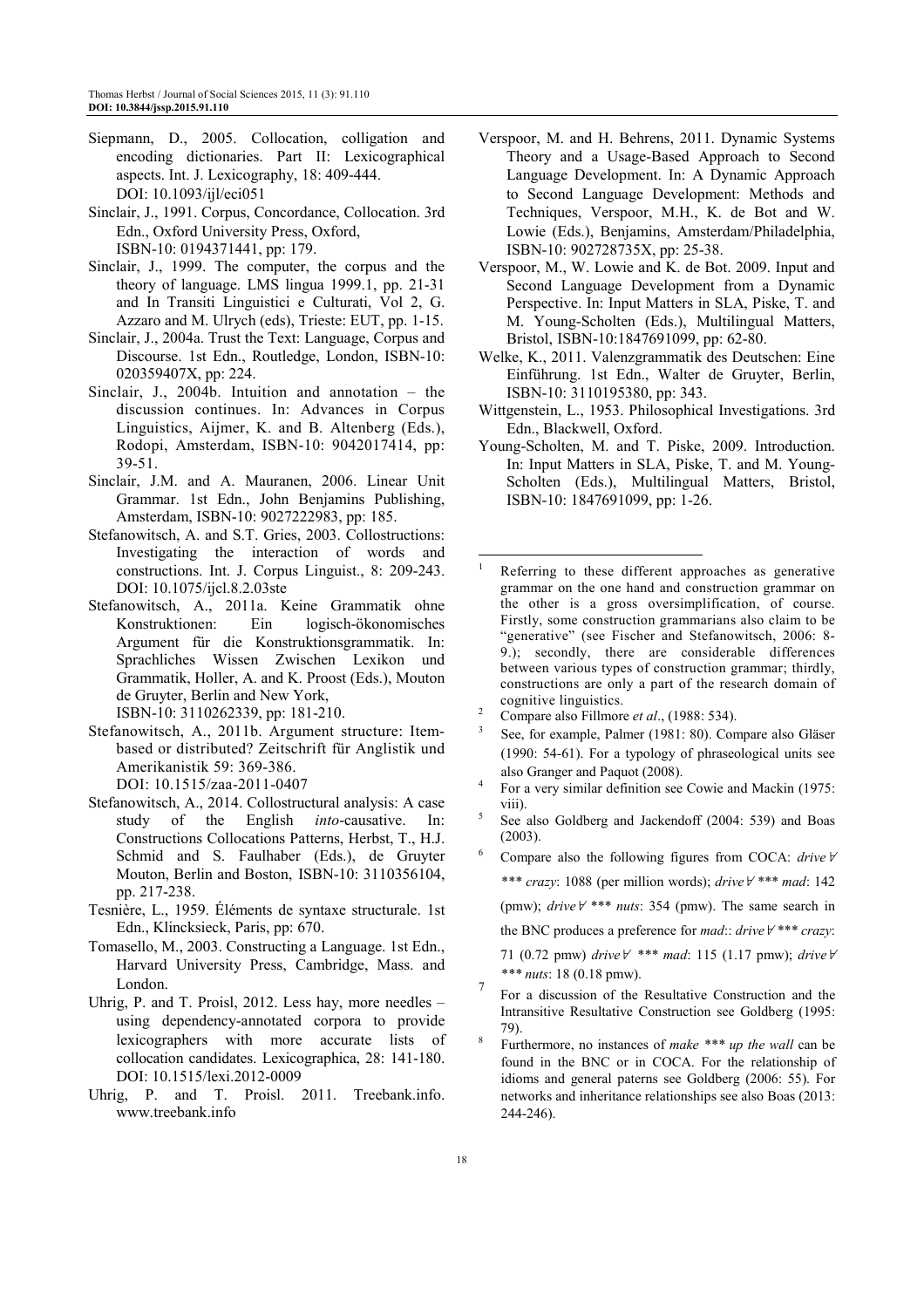- <u>.</u> 9 When used with the indefinite article, however, *early bird* may be used neutrally in this respect as in: *Are you a nightowl or an early bird?* <COCA: 2006 MAG>
- <sup>10</sup> Example taken from the ITV series *Lewis* series 5 (*Old, unhappy, far off things*): ITV Studios Ltd. 2010, Edel Germany GmbH 2013.
- <sup>11</sup> See also Sinclair (2004a: 29-30) and Hunston (2009: 142-143).
- <sup>12</sup> See also Sinclair (1999: 30) and Hunston (2002: 101-102).
- The form *brinks* occurs twice in the BNC, one of these occurrences is a name and 70 times in COCA, of which only four are not the name. I give absolute figures of occurrence here to show the relation in the different uses within each corpus (BNC: almost 100 million words, COCA 450 million words).
- $14$  See also the accounts of valency in terms of patterns: e.g. Engel (1977: 80-81), VALBU (2004: 941-993) or the pattern grammar approach (Francis *et al*., 1996; Hunston, 2014). Compare also the valence information provided by FrameNet (Fillmore, 2007).
- <sup>15</sup> This definition bears a striking resemblance to the famous statement by Bühler (1934: 173) words of particular word classes open up slots which have to be filled by other word classes: "dass die Wörter einer bestimmten Wortklasse eine oder mehrere Leerstellen um sich eröffnen, die durch Wörter anderer Wortklassen ausgefüllt werden müssen."
- <sup>16</sup> For similar concepts such as mini-constructions or verb- (class-)specific constructions see Boas (2003; 2011: 47-55) and Croft (2003: 56-62). For the relationship of valency constructions and the kind of argument structure constructions discussed by Goldberg (1995; 2006) see Herbst (2011b; 2014a; 2014b). For the item-specific character of valency properties see also Faulhaber (2011ab). Compare also Stefanowitsch (2011b).
- $17$  These are the nouns occurring in a range of R1-R3 in a BNC search of the type  ${meet}$  $\langle V \rangle$ .
- $18$  These figures refer to the nouns occurring as heads of object NPs in this construction. Log-likelihood calculation by T. Proisl (FAU). Note that in terms of absolute frequency, the following pronouns fall within the frequency range of the nouns listed: *it* (326), *him* (313), *her* (221), *them* (217), *me* (158), *you* (119), *one* (80) and *us* (53). A more sophisticated method of determining the collostructional strength of items appearing in a particular slot of a construction is provided by the approach of collostructional analysis (Stefanowitsch and Gries, 2003; Stefanowitsch, 2014), for the problems of this approach, see, however, Bybee (2010: 97-101). For Treebank.info see also Proisl and Uhrig (2012) and Uhrig and Proisl (2012).
- <sup>19</sup> For the meaning of *crazy* ompare e.g.: *I said, well, is it crazy to ask the question?* <COCA: 2011 SPOK> or *And it's crazy to me that I can walk out of my apartment and...* <COCA: 2011 NEWS>
- <sup>20</sup> For the relation of the Caused-Motion and Resultative Constructions in terms of "metaphorical exdtension inheritance links" see Goldberg (1995: 88).
- Search: "drive/verb  $xcomp/collo-item/adjective$  nsu/me|you|him|her|them|us". This search produced a number of further collocates such as *hard, uptown* or *onward*, which semantically do not belong to this

construction. For a detailed analysis of *drive sb crazy* see also Boas, 2003: 200, 234-235 and 300-303).

<u>.</u>

- $22$  There seems to be very little conclusive research on the acquisition of verb or construction meanings directly relevant to this discussion, however. Compare e.g. the discussion of various approaches to the learning of word meanings in Ambridge and Lieven (2011). See also Tomasello (2003: 43-93, esp. 54).
- <sup>23</sup> There are three main exceptions*: Mother:\_ does that mean the man's about to meet his death as well and fall off the table?* <CHILDES: Thomas t2 02 13> and two examples of the type: *there's a little bit of a hill there where the kitchen floor meets the dining room floor.* <CHILDES: Thomas t2 09 15>. Furthermore, there are 6 cases of *meet up*, 3 monovalent uses with plural subject and one *so he's a jolly good person for you to meet* < CHILDES: Thomas t2 08  $00$
- $24$  Of the nouns occurring as heads of direct object NPs of *meet* the following five nouns show the highest loglikelihood value in the BNC (on the basis of a treebank.info analysis carried out by T. Proisl): *need* (12488,3507), *requirement* (6400,7413), *demand* (4669,3398), *criterion* (2227,4551) and *standard* (2210,2799).
- <sup>25</sup> It is debatable whether words such as *cost* or *expenses*  should be subsumed under this construction. A comprehensive description of the meaning of *meet* is not intended here, which would also have to cover sentences such as *As with all new ideas it met with resistance* … <BNC: G00 3174>, *The working class met even stiffer resistance when they tried to secure political representation through the Chartist Movement*. <BNC: ANY 1146> *A contingent headed for Plymouth and met their first serious […] resistance at Trematon Castle by Saltash, held for the King by Sir Richard Grenville.* <BNC: B0G 682> For a discussion of sense distinctions with *meet* see also Herbst and Klotz (2003: 37-47). The semantic role 'SUBJECT' is used her in want of a better term for an entity which is related to something else.
- <sup>26</sup> For discussions of collocation see also Ellis, Frey and Jalkanen (2009), Handl (2008), Hausmann (2007), Herbst (2011a), Mel'čuk, (2003), Mollet *et al*., (2011), Schmid (2003; 2014) and Siepmann (2005). See also Croft and Cruse (2004: 249-250), who classify collocations as "encoding idioms". For the use of collocations by learners of English see also Gilquin (2007), Granger (1998), Herbst (1996), Howarth (1998), Nesselhauf (2005).
- $27$  For the relationship between idiosyncratic and generalized knowledge see also Goldberg (2006: 63) and Behrens (2007).
- <sup>28</sup> "Kinder erwerben nicht die Wörter mit ihren Subkategorisierungseigenschaften …, sondern sie erwerben das Lexikon durch und in den Konstruktionen, in denen sie auftauchen." (Behrens, 2011: 382). See also Lieven (2014: 21).
- <sup>29</sup> For a more detailed analysis and discussion see Herbst (forthc.).
- $30$  For forms that occur as premodifiers the frequencies are much more levelled: *six month, 6-month, 6 month, sixmonths, 6-months*: 380 (BNC) and 403 (COCA); *half year, half-year*: 253 (BNC) and 193 (COCA).